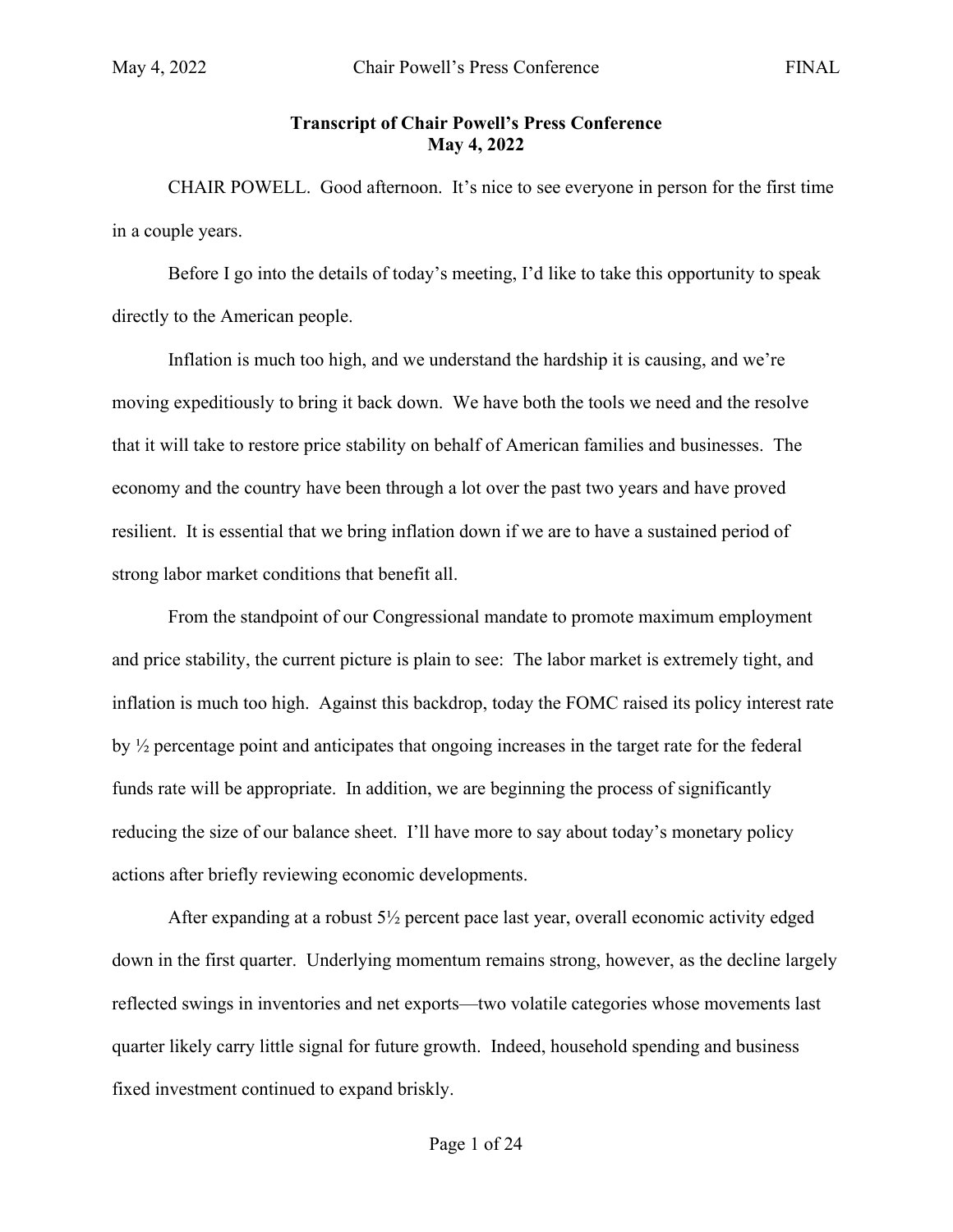The labor market has continued to strengthen and is extremely tight. Over the first three months of the year, employment rose by nearly 1.7 million jobs. In March, the unemployment rate hit a post-pandemic, and near-five-decade, low of 3.6 percent. Improvements in labor market conditions have been widespread, including for workers at the lower end of the wage distribution as well as for African Americans and Hispanics. Labor demand is very strong, and, while labor force participation has increased somewhat, labor supply remains subdued. Employers are having difficulties filling job openings, and wages are rising at the fastest pace in many years.

Inflation remains well above our longer-run goal of 2 percent. Over the 12 months ending in March, total PCE prices rose 6.6 percent; excluding the volatile food and energy categories, core PCE prices rose 5.2 percent. Aggregate demand is strong, and bottlenecks and supply constraints are limiting how quickly production can respond. Disruptions to supply have been larger, and longer lasting, than anticipated, and price pressures have spread to a broader range of goods and services. The surge in prices of crude oil and other commodities that resulted from Russia's invasion of Ukraine is creating additional upward pressure on inflation. And COVID-related lockdowns in China are likely to further exacerbate supply chain disruptions as well.

Russia's invasion of Ukraine is causing tremendous loss and hardship, and our thoughts and sympathies are with the people of Ukraine. Our job is to consider the implications for the U.S. economy, which remain highly uncertain. In addition to the effects on inflation, the invasion and related events are likely to restrain economic activity abroad and further disrupt supply chains, creating spillovers to the U.S. economy through trade and other channels.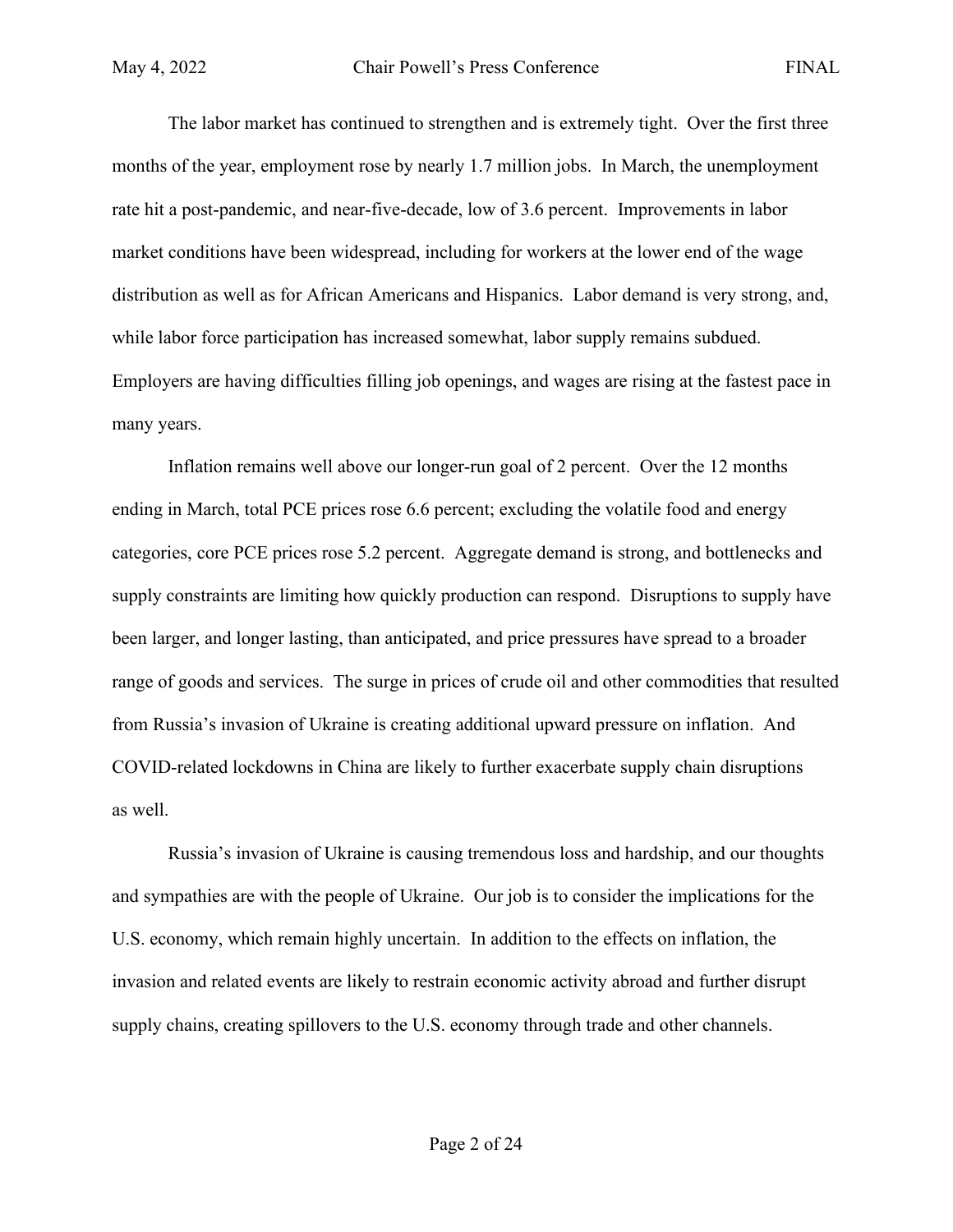The Fed's monetary policy actions are guided by our mandate to promote maximum employment and stable prices for the American people. My colleagues and I are acutely aware that high inflation imposes significant hardship, especially on those least able to meet the higher costs of essentials like food, housing, and transportation. We are highly attentive to the risks that high inflation poses to both sides of our mandate, and we are strongly committed to restoring price stability.

Against the backdrop of the rapidly evolving economic environment, our policy has been adapting, and it will continue to do so. At today's meeting, the Committee raised the target range for the federal funds rate by ½ percentage point and stated that it "anticipates that ongoing increases in the target range will be appropriate." We also decided to begin the process of reducing the size of our balance sheet, which will play an important role in firming the stance of monetary policy. We are on a path to move our policy rate expeditiously to more normal levels. Assuming that economic and financial conditions evolve in line with expectations, there is a broad sense on the Committee that additional 50-basis-point increases should be on the table at the next couple of meetings. We will make our decisions meeting by meeting as we learn from incoming data and the evolving outlook for the economy. And we will continue to communicate our thinking as clearly as possible. Our overarching focus is using our tools to bring inflation back down to our 2 percent goal.

With regard to our balance sheet, we also issued our specific plans for reducing our securities holdings. Consistent with the principles we issued in January, we intend to significantly reduce the size of our balance sheet over time in a predictable manner by allowing the principal payments from our securities holdings to roll off the balance sheet, up to monthly cap amounts. For Treasury securities, the cap will be \$30 billion per month for three months and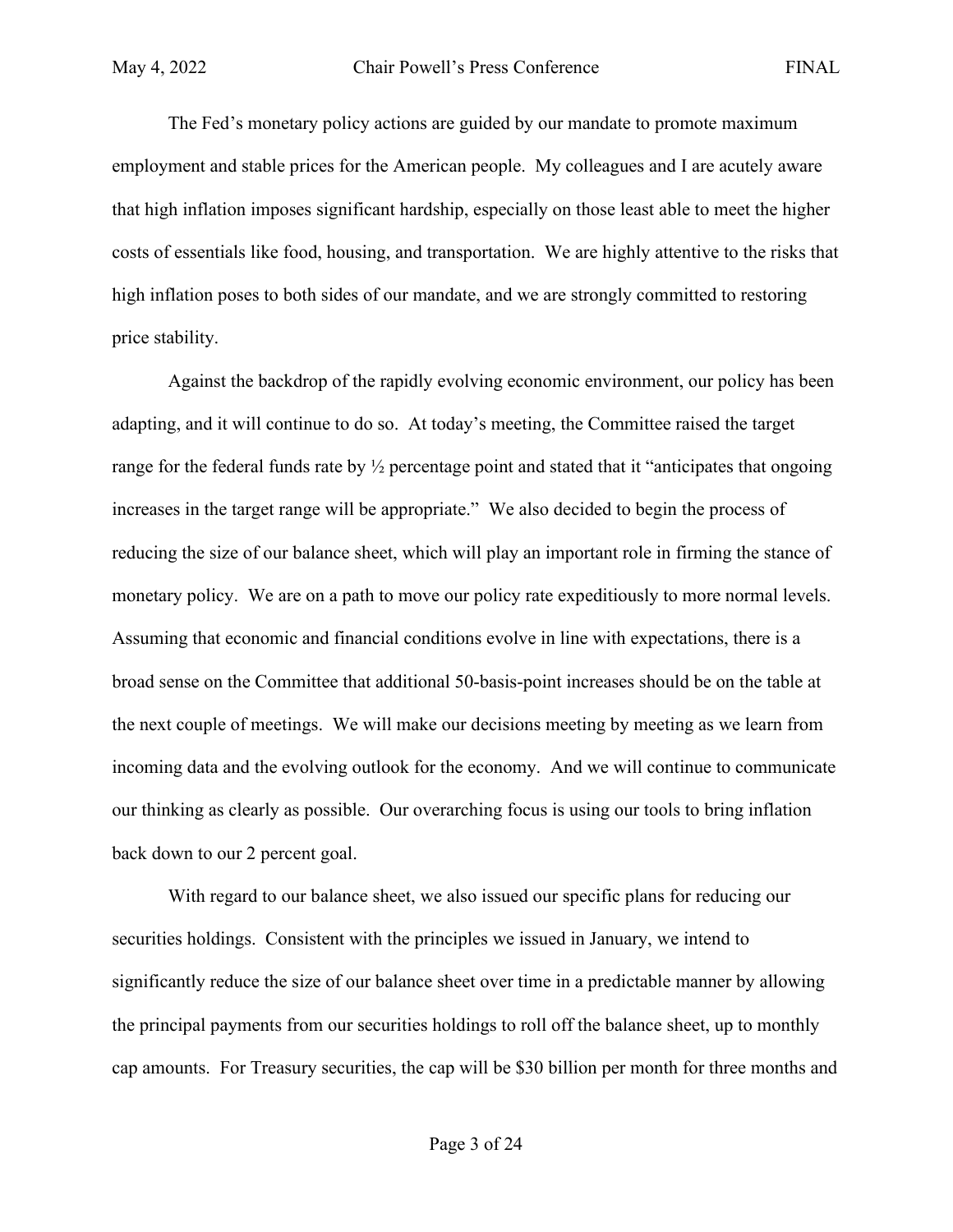will then increase to \$60 billion per month. The decline in holdings of Treasury securities under this monthly cap will include Treasury coupon securities and, to the extent that coupon securities are less than the monthly cap, Treasury bills. For agency mortgage-backed securities, the cap will be \$17.5 billion per month for three months and will then increase to \$35 billion per month. At the current level of mortgage rates, the actual pace of agency MBS runoff would likely be less than this monthly cap amount. Our balance sheet decisions are guided by our maximumemployment and price-stability goals. And, in that regard, we will be prepared to adjust any of the details of our approach in light of economic and financial developments.

Making appropriate monetary policy in this uncertain environment requires a recognition that the economy often evolves in unexpected ways. Inflation has obviously surprised to the upside over the past year, and further surprises could be in store. We therefore will need to be nimble in responding to incoming data and the evolving outlook. And we will strive to avoid adding uncertainty to what is already an extraordinarily challenging and uncertain time. We are highly attentive to inflation risks. The Committee is determined to take the measures necessary to restore price stability. The American economy is very strong and well positioned to handle tighter monetary policy.

To conclude: We understand that our actions affect communities, families, and businesses across the country. Everything we do is in service to our public mission. We at the Fed will do everything we can to achieve our maximum-employment and price-stability goals. Thank you, and I look forward to your questions.

NICK TIMIRAOS. Nick Timiraos, the *Wall Street Journal.* Chair Powell, the unemployment rate at 3.6 percent in March is now essentially at the level that the Committee had expected would prevail over the next three years and at the bottom end of FOMC participants'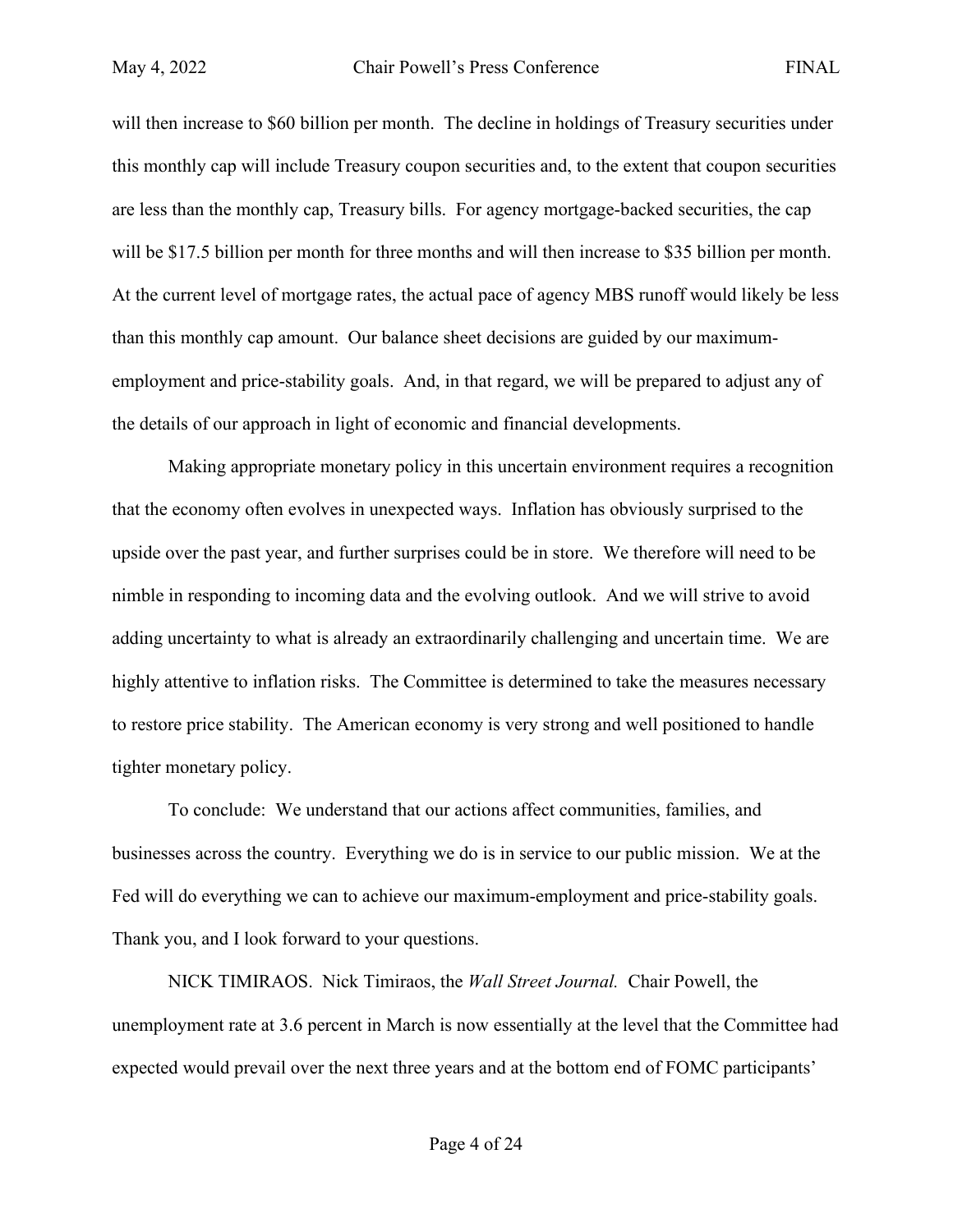projections for the longer-run rate that you submitted in the projections at the last meeting. How has your outlook for further declines in the unemployment rate changed since March? What does this imply for your inflation forecast? And how has your level of confidence changed with regard to the feasibility of slowing hiring without pushing the economy into recession? Thanks.

CHAIR POWELL. Thank you. So you're right—3.6 percent unemployment is just about as low as it's been in 50 years. And I would say that I expect, and Committee members generally expect, that we'll get some additional participation. So people will be coming back into the labor force. We've seen that particularly among prime-age people. And that will, of course, tend to hold the unemployment rate up a little bit. I would also expect, though, that job creation will slow. Job creation has been, you know, more than half a million per month in recent months—very, very strong, particularly for this stage of the economy. And so we think with fiscal policy less supportive, with monetary policy less supportive, we think that job creation will slow as well. So it is certainly possible that the unemployment would go down further. But so I would expect those to be relatively limited because of the additional supply and also just the slowing in job creation.

Implications for inflation—really, the wages matter a fair amount for companies, particularly in the service sector. Wages are running high, the highest they've run in quite some time. And they are one good example, or good illustration, really, of how tight the labor market really is, the fact that wages are running at the highest level in many decades. And that's because of an imbalance between supply and demand in the labor market. So we think through our policies—through further healing in the labor market, higher rates, for example, of vacancy filling and things like that, and more people coming back in—we'd like to think that supply and demand will come back into balance and that, therefore, wage inflation will moderate to still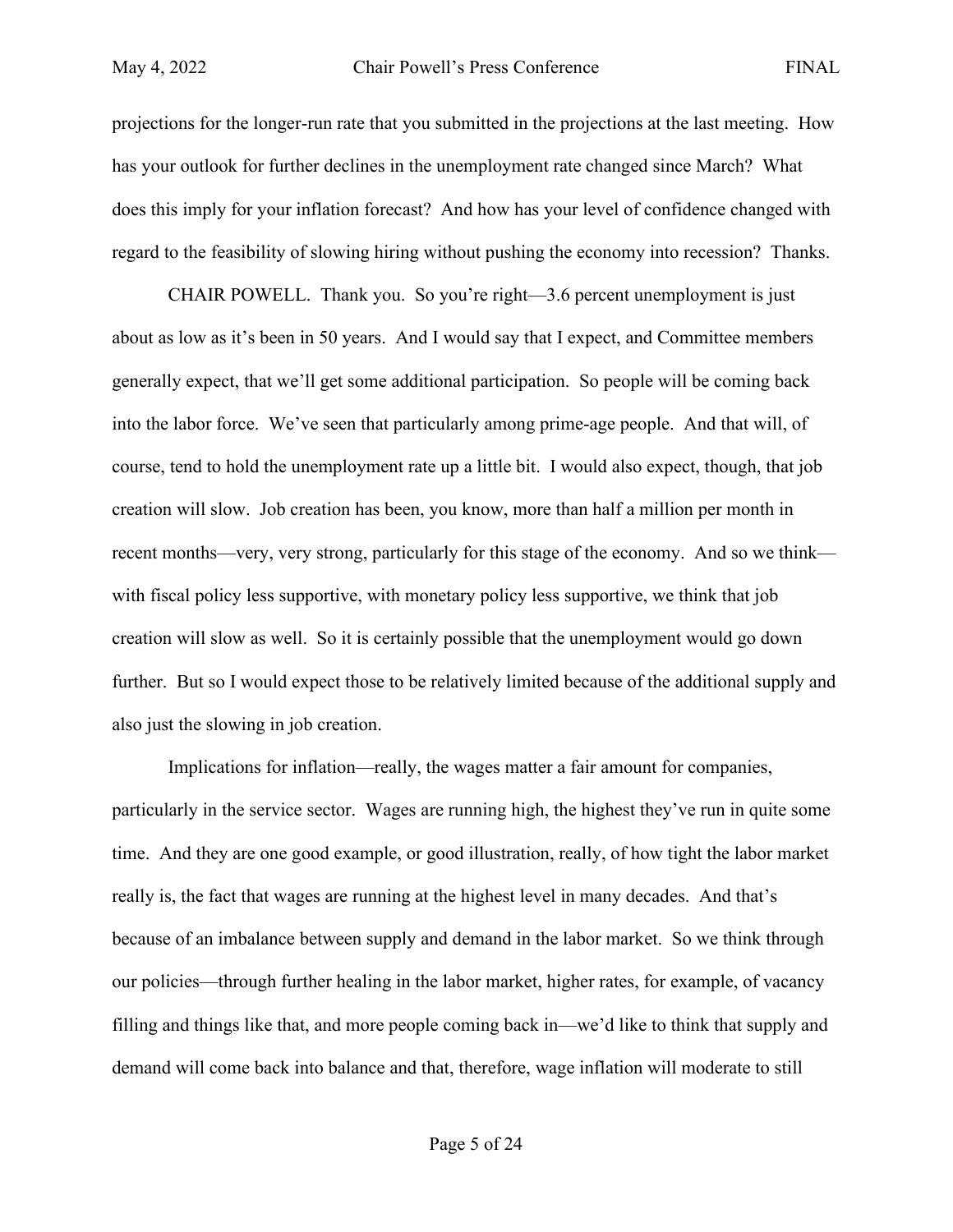high levels of wage increases, but ones that are more consistent with 2 percent inflation. That's our expectation. Your third question was?

NICK TIMIRAOS. Your level of confidence that you can slow hiring without pushing the economy into a downturn.

CHAIR POWELL. So I guess I would say it this way: There's a path. There's a path by which we would be able to have demand moderate in the labor market and therefore have vacancies come down without unemployment going up, because vacancies are at such an extraordinarily high level. There're 1.9 vacancies for every unemployed person, 11.5 million vacancies, 6 million unemployed people. So we haven't been in that place on the vacancy, sort of the vacancy/unemployed curve, the Beveridge curve. We haven't been at that sort of level of a ratio in the modern era. So, in principle, it seems as though by moderating demand, we could see vacancies come down and, as a result—and they could come down fairly significantly and, I think, put supply and demand at least closer together than they are. And that would give us a chance to get inflation down, get wages down, and then get inflation down without having to slow the economy and have a recession and have unemployment rise materially. So there's a path to that.

Now, I would say, I think we have a good chance to have a soft or softish landing or outcome, if you will. And I'll give you a couple of reasons for that. One is, households and businesses are in very strong financial shape. You're looking at, you know, excess savings on balance sheets—excess in the sense that they're substantially larger than the prior trend. Businesses are in good financial shape. The labor market is, as I mentioned, very, very strong. And so it doesn't seem to be anywhere close to a downturn. Therefore, the economy is strong and is well positioned to handle tighter monetary policy. So, but I'll say, I do expect that this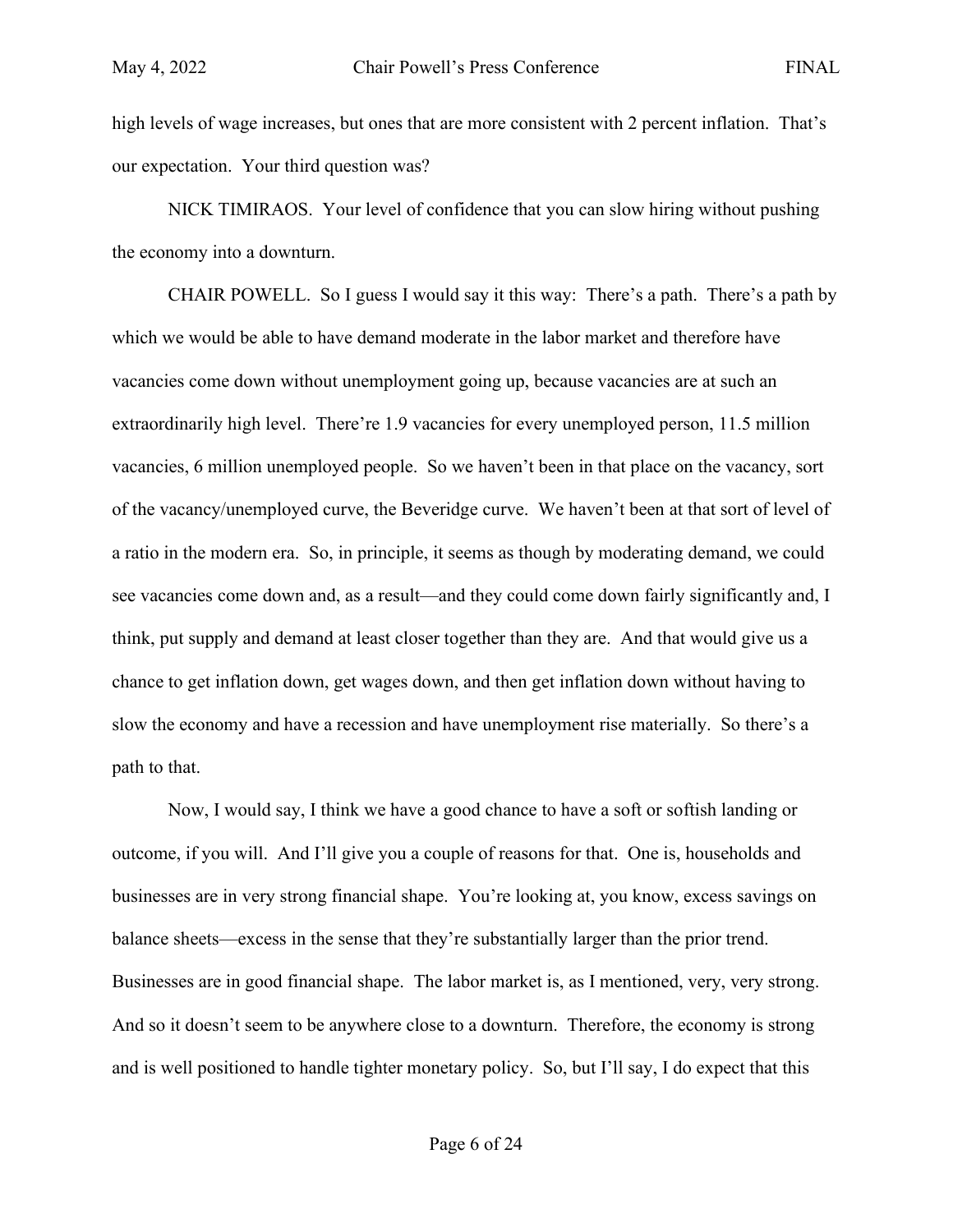will be very challenging; it's not going to be easy. And it may well depend, of course, on events that are not under our control. But our job is to use our tools to try to achieve that outcome, and that's what we're going to do.

MICHELLE SMITH. Steve.

STEVE LIESMAN. Steve Liesman, CNBC. Thanks for taking my question,

Mr. Chairman. You talked about using 50-basis-point rate hikes or the possibility of them in coming meetings. Might there be something larger than 50? Is 75 or a percentage point possible? And perhaps you could walk us through your calibration. Why one month should—or one meeting should we expect a 50? Why something bigger? Why something smaller? What is the reasoning for the level of the amount of tightening? Thank you.

CHAIR POWELL. Sure. So a 75-basis-point increase is not something the Committee is actively considering. What we are doing is, we raised [the funds rate by] 50 basis points today. And we've said that, again, assuming that economic and financial conditions evolve in ways that are consistent with our expectations, there's a broad sense on the Committee that additional 50 basis-point increases should be on the table for the next couple of meetings. So we're going to make those decisions at the meetings, of course, and we'll be paying close attention to the incoming data and the evolving outlook as well as to financial conditions. And, finally, of course, we will be communicating to the public about what our expectations will be as they evolve.

So the test is really just as I laid it out—economic and financial conditions evolving broadly in line with expectations. And, you know, I think expectations are that we'll start to see inflation, you know, flattening out—and not necessarily declining yet, but we'll see more evidence. We've seen some evidence that core PCE inflation is perhaps either reaching a peak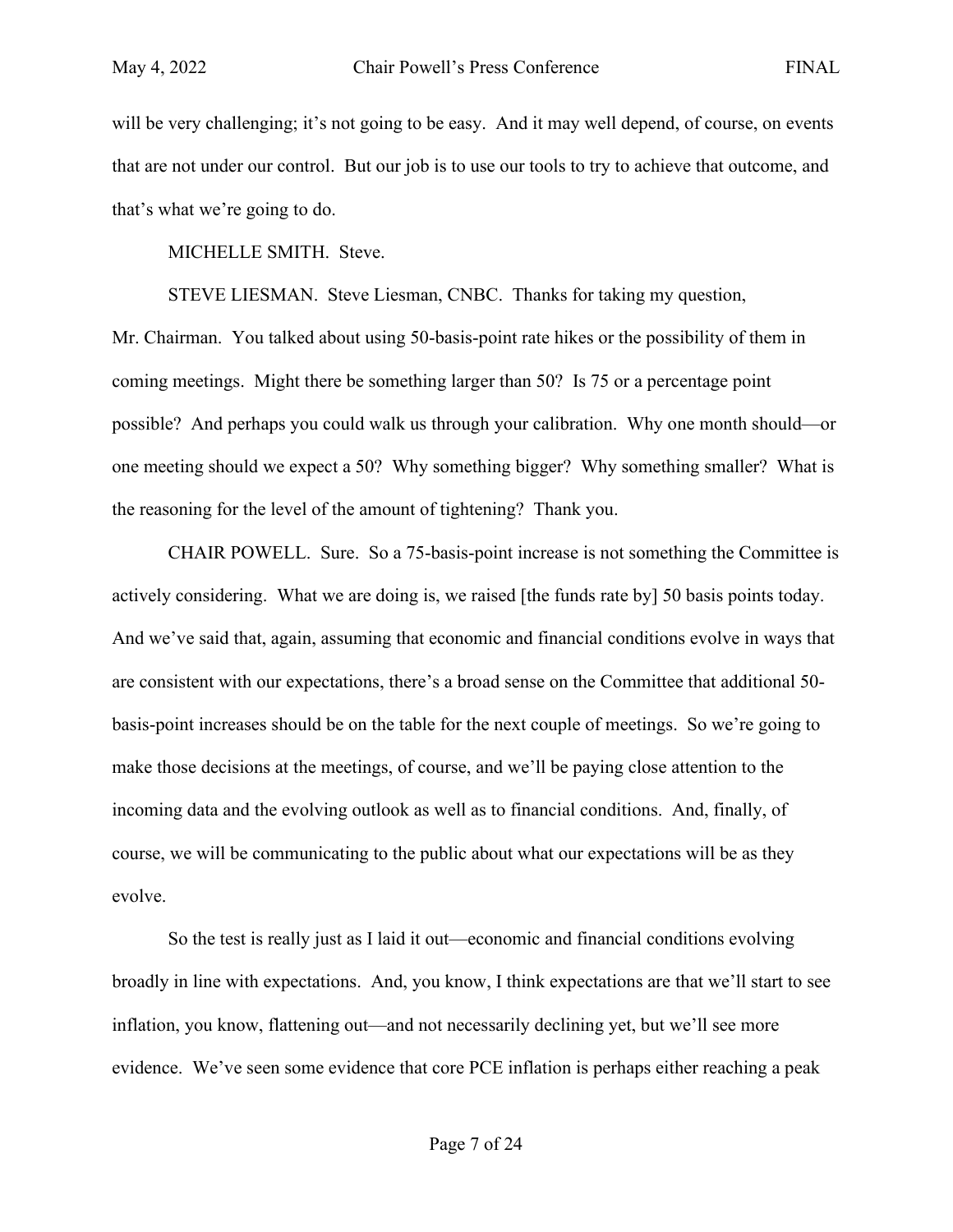or flattening out. We'll want to know more than just some evidence. We'll want to really feel like we're making some progress there. And we're going to make these decisions, and there'll be a lot more information. I just think we want to see that information as we get there. It's a very difficult environment to try to give forward guidance 60, 90 days in advance. There are just so many things that can happen in the economy and around the world. So, you know, we're leaving ourselves room to look at the data and make a decision as we get there.

STEVE LIESMAN. I'm sorry, but if inflation is lower one month and the unemployment rate higher, would that be something that we would calibrate toward a lower increase in the funds rate?

CHAIR POWELL. I don't think the one month is—no. No. One month's reading doesn't tell us much. You know, we'd want to see evidence that inflation is moving in a direction that gives us more comfort. As I said, we've got two months now where core inflation is a little lower, but we're not looking at that as a reason to take some comfort. You know, I think we need to really see that our expectation is being fulfilled—that inflation, in fact, is under control and starting to come down. But, again, it's not like we would stop. We would just go back to 25-basis-point increases. It'll be a judgment call when these meetings arrive. But, again, our expectation is, if we see what we expect to see, then we would have 50-basis-point increases on the table at the next two meetings.

MICHELLE SMITH. Okay. Let's go to Colby.

COLBY SMITH. Thank you. Colby Smith from the *Financial Times.* Given the expectation that inflation will remain well above the Fed's target at year-end, what constitutes a neutral policy setting in terms of the fed funds rate? And to what extent is it appropriate for policy to move beyond that level at some point this year?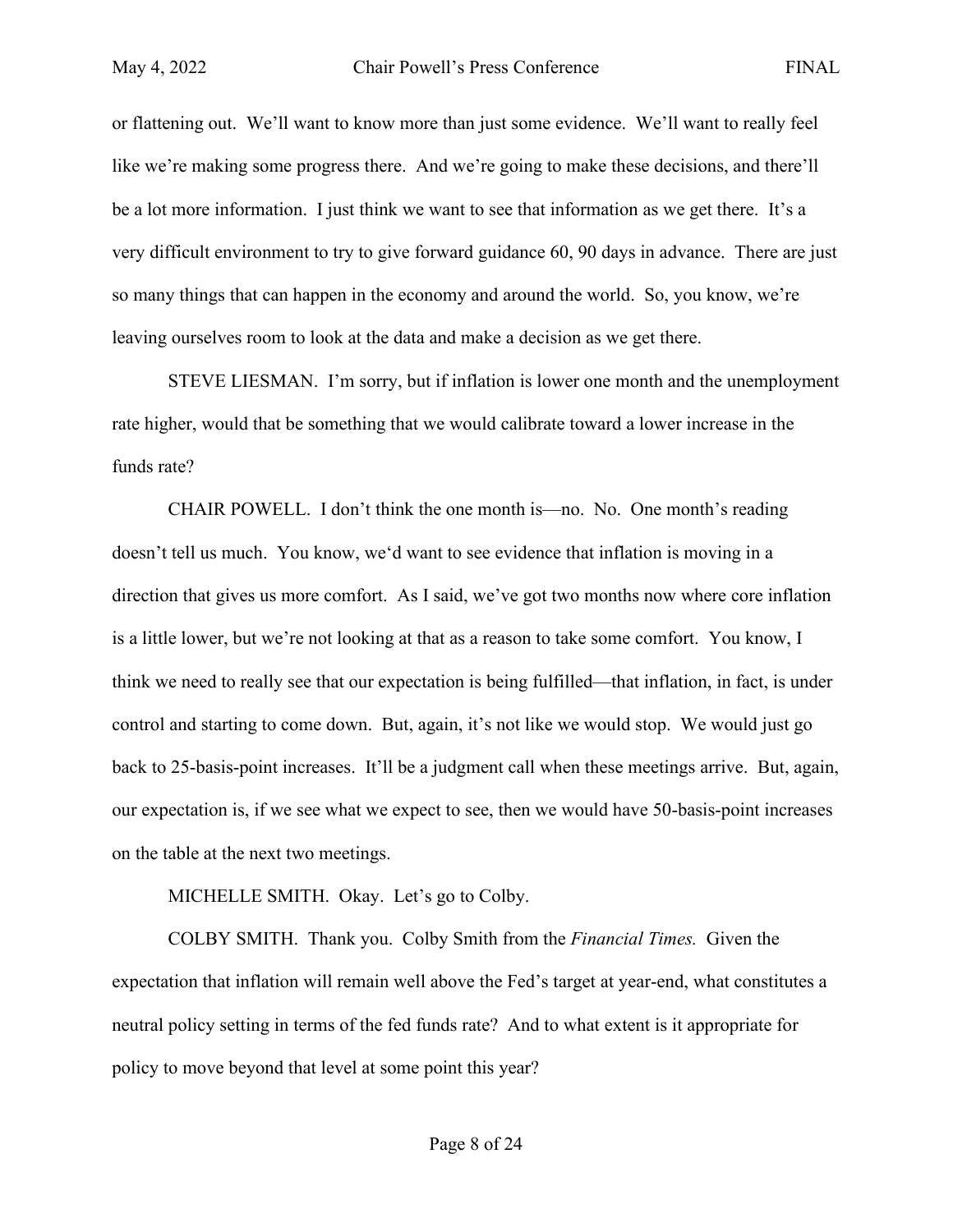CHAIR POWELL. So—neutral. When we talk about the neutral rate, we're really talking about the rate that neither pushes economic activity higher nor slows it down. So it's a concept, really. It's not something we can identify with any precision. So we estimate it within broad bands of uncertainty. And the current estimates on the Committee are sort of 2 to 3 percent. And also, that's a longer-run estimate. That's an estimate for an economy that's at full employment and 2 percent inflation. So, really, what we're doing is, we're raising rates expeditiously to what we see as the broad range of plausible levels of neutral. But we know that there's not a bright line drawn on the road that tells us when we get there. So we're going to be looking at financial conditions, right? Our policy affects financial conditions, and financial conditions affect the economy. So we're going to be looking at the effect of our policy moves on financial conditions. Are they tightening appropriately? And then we're going to be looking at the effects on the economy. And we're going to be making a judgment about whether we've done enough to get us on a path to restore price stability. It's that. So if that path happens to involve levels that are higher than estimates of neutral, then we will not hesitate to go to those levels. We won't.

But, again, there's a sort of false precision in the discussion that we as policymakers don't really feel. You know, you're going to raise rates, and you're going to be kind of inquiring how that is affecting the economy through financial conditions. And, of course, if higher rates are required, then we won't hesitate to deliver them.

## MICHELLE SMITH. Neil.

NEIL IRWIN. Thanks, Chair Powell. Neil Irwin with Axios. Do you see evidence that inflationary psychology is changing in areas like workers' wage demands, businesses'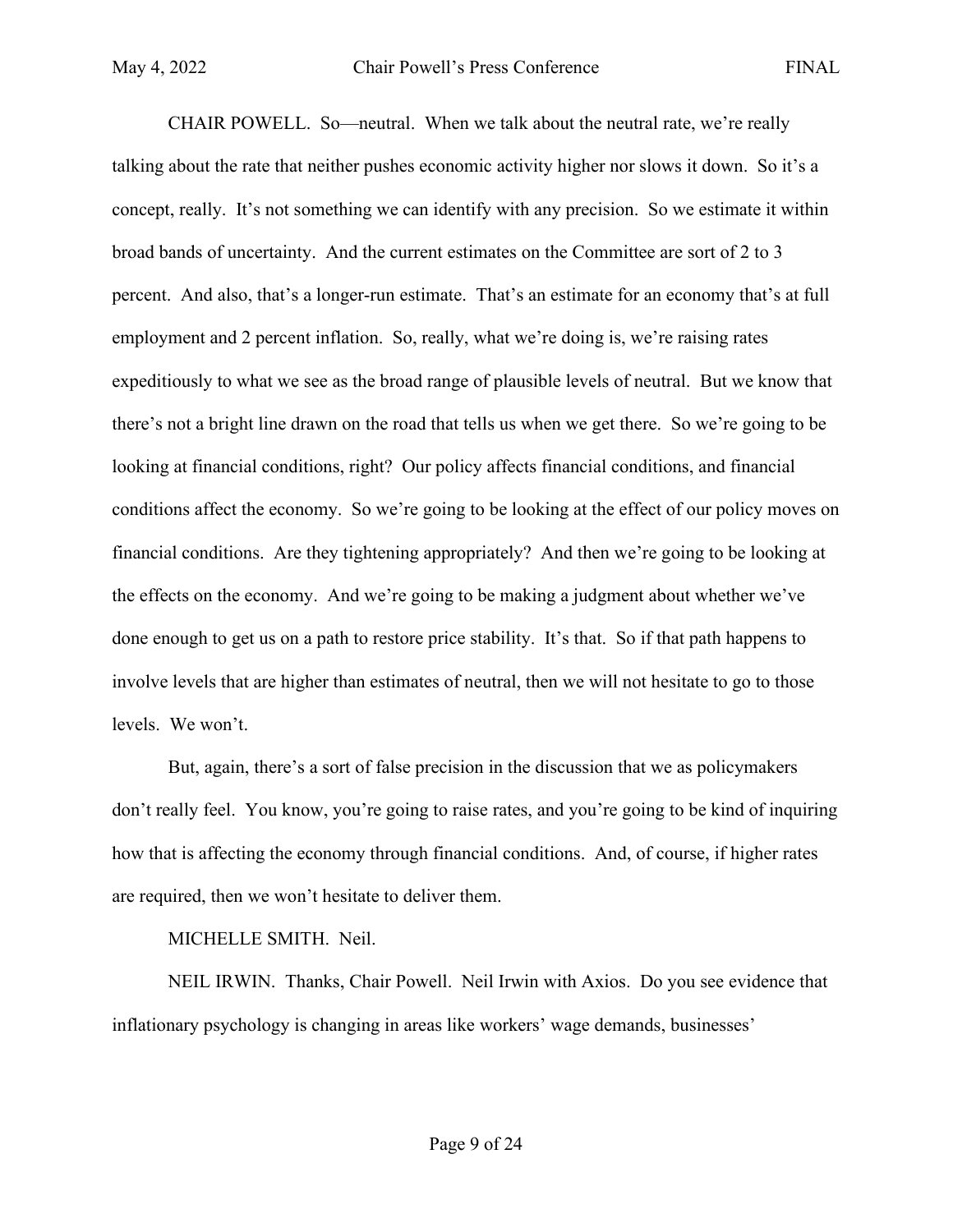willingness to raise prices? Do you see evidence that there is a psychological shift going on on inflation? Thanks.

CHAIR POWELL. We don't really see strong evidence of that yet, but that does not in any way make us comfortable. I think if you look at short-term inflation expectations, they're quite elevated. And you can look at that and say, "Well, that's because people expect inflation to come down." And, in fact, inflation expectations [at longer horizons] come down fairly sharply. Longer-term inflation expectations have been reasonably stable but have moved up to—but only to levels where they were in 2014, by some measures. So you can look at that. And I think that's a fair description of the picture. But it's really about the risks. We don't see a wage–price spiral. We see that companies have the ability to raise prices, and they're doing that, but there have been price shocks. So I just think it takes you back to the basic point—was that we know we need to expeditiously move our policy rate up to ranges of more normal, neutral levels. And we need to look around and keep going if we don't see that financial conditions have tightened adequately or that the economy is behaving in ways that suggest that we're not where we need to be. So, again, you don't see those things yet, but I would say there's no basis for feeling comfortable about that. It's a risk that we simply can't run. We can't allow a wage–price spiral to happen. And we can't allow inflation expectations to become unanchored. It's just something that we can't allow to happen, and so we'll look at it that way.

## MICHELLE SMITH. Jeanna.

JEANNA SMIALEK. Great. Thanks, Chair Powell. Jeanna Smialek with the *New York Times.* You mentioned in the statement both the upside risks to inflation from Russia and China. Obviously, those are very much supply shocks rather than demand side. And I wonder what you meant to convey by adding them—I wonder what you meant to convey by adding those.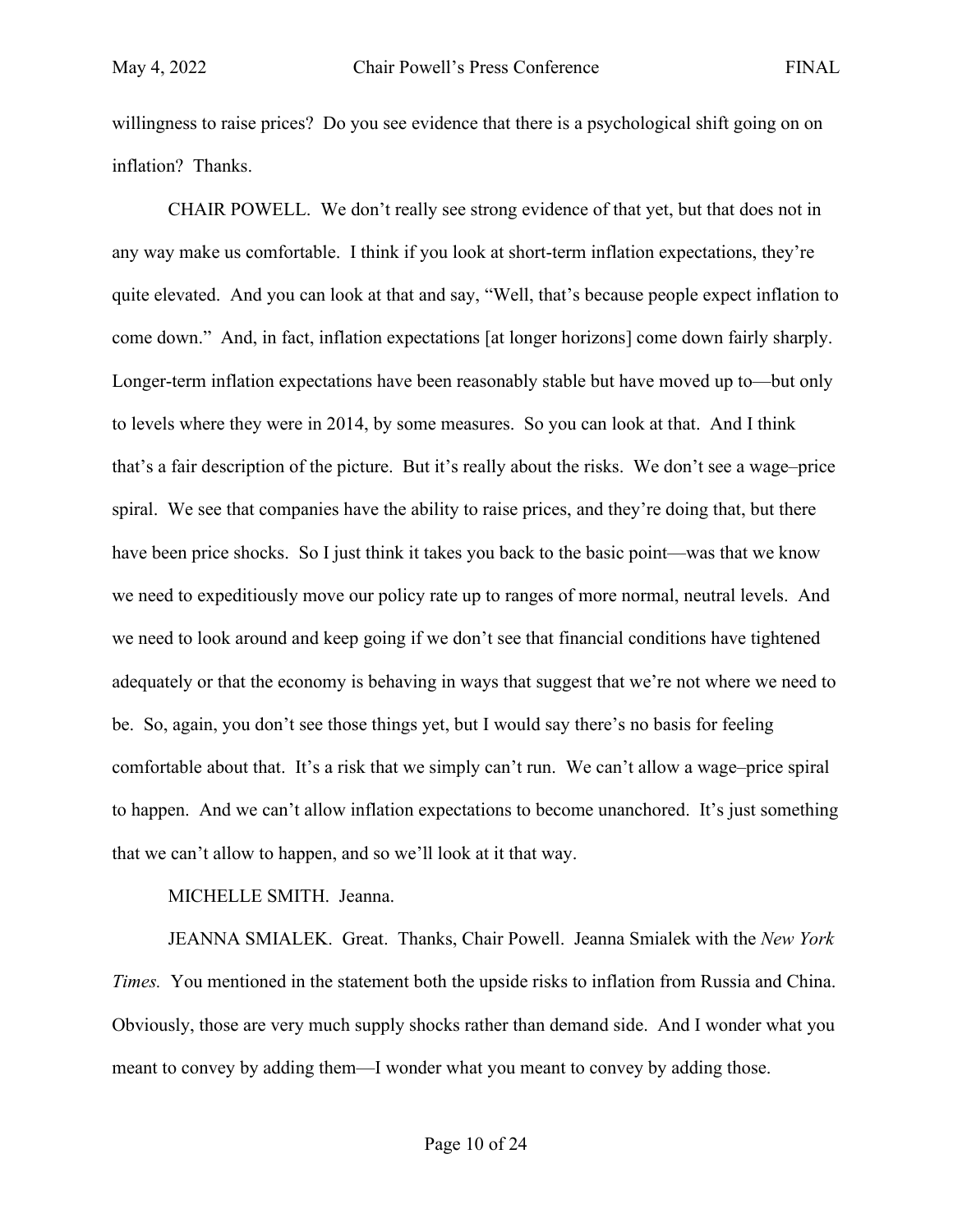CHAIR POWELL. Well. So our tools don't really work on supply shocks. Our tools work on demand. And to the extent we can't affect, really, oil prices or other commodity prices or food prices and things like that, so we can't affect those. But there's a job to do on demand. And that—you can see that in the labor market, where demand is substantially in excess of supply of workers. And you can see it in the product markets as well. But I guess I'm just pointing out that—a couple of things. For both the situation in Ukraine and the situation in China, they're likely to, both, add to headline inflation. And people are going to be suffering from that, you know. People almost suffer more from food and energy shocks then, but—even though they don't actually tell us much about the future path. So the second thing is that they're both capable of preventing further progress in supply chains healing or even making supply chains temporarily worse. So they're going to weigh on the process of global supply chain healing, which is going to affect broader inflation, too. So, in a way, they're two further negative shocks that have hit really in the last, you know, 60 days, 90 days.

MICHELLE SMITH. Victoria.

VICTORIA GUIDA. Hi. Victoria Guida from Politico. I want to follow up on that, because you all have obviously highlighted that there are both supply and demand issues at play in inflation. And I'm just wondering, you know, if these supply chain issues continue because of Russia, because of China, or just because these things take a while to work out, does getting back down to your 2 percent mandate require that the supply chain issues get resolved, since you can only handle the demand side, as you said? Or will you have to crimp demand maybe even further if the supply chain issues don't resolve themselves, in order to try and get inflation back down to where you want it to be?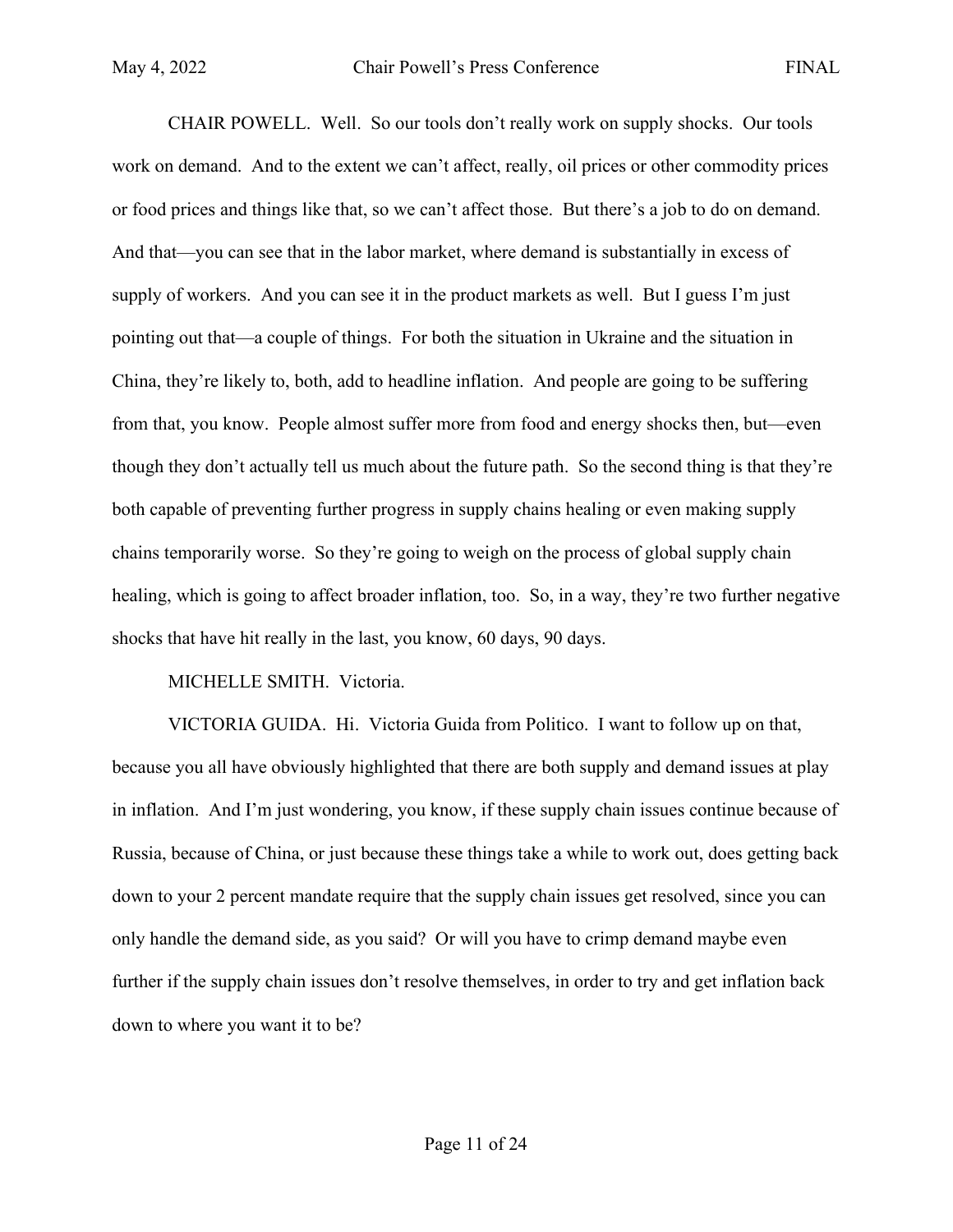CHAIR POWELL. So, you know, I'll just say: For now, we're focused on doing the job we need to do on demand, and there's plenty to be done there. Again, if you look at it, it's essentially almost two to one, job vacancies to unemployed people. There's a lot of excess demand. There're more than 5 million more employed plus job openings than there are the size of the labor force. So there's an imbalance there that we have to do our work on. A very difficult situation—you know, you would look at core inflation, which wouldn't include the commodity price shocks. And, you know, that's one of the reasons we would tend to focus on that, because we can have more of an effect on that, but it would be a very difficult situation. I mean, we have to be sure that inflation expectations remain anchored. And I mean, that's part of our job, too, so we'd be watching that carefully. And it puts any central bank in a very difficult situation.

MICHELLE SMITH. Howard.

HOWARD SCHNEIDER. Howard Schneider with Reuters. And thanks, and nice to be back. So two questions. One quick one. You've cited the 1.9 to 1 figure so often now, I've got to ask you, what would be a good figure there? What would you like to see that come down to to think that you're in sort of a noninflationary vacancy-to-unemployed rate? And, secondly, on help from inflation, how much are you counting on wealth effects through stock market channels? Equity markets broadly down quite a bit since late fall, first of the year—how are you mapping that into household consumption? Have they come down enough? Do you need another leg down in equity values to think that households are going to stop spending at the rate we need them to stop spending?

CHAIR POWELL. Okay, so in terms of the vacancies-to-unemployment ratio, we don't have a goal in mind. There's no specific number that we're saying, "We've got to get to that."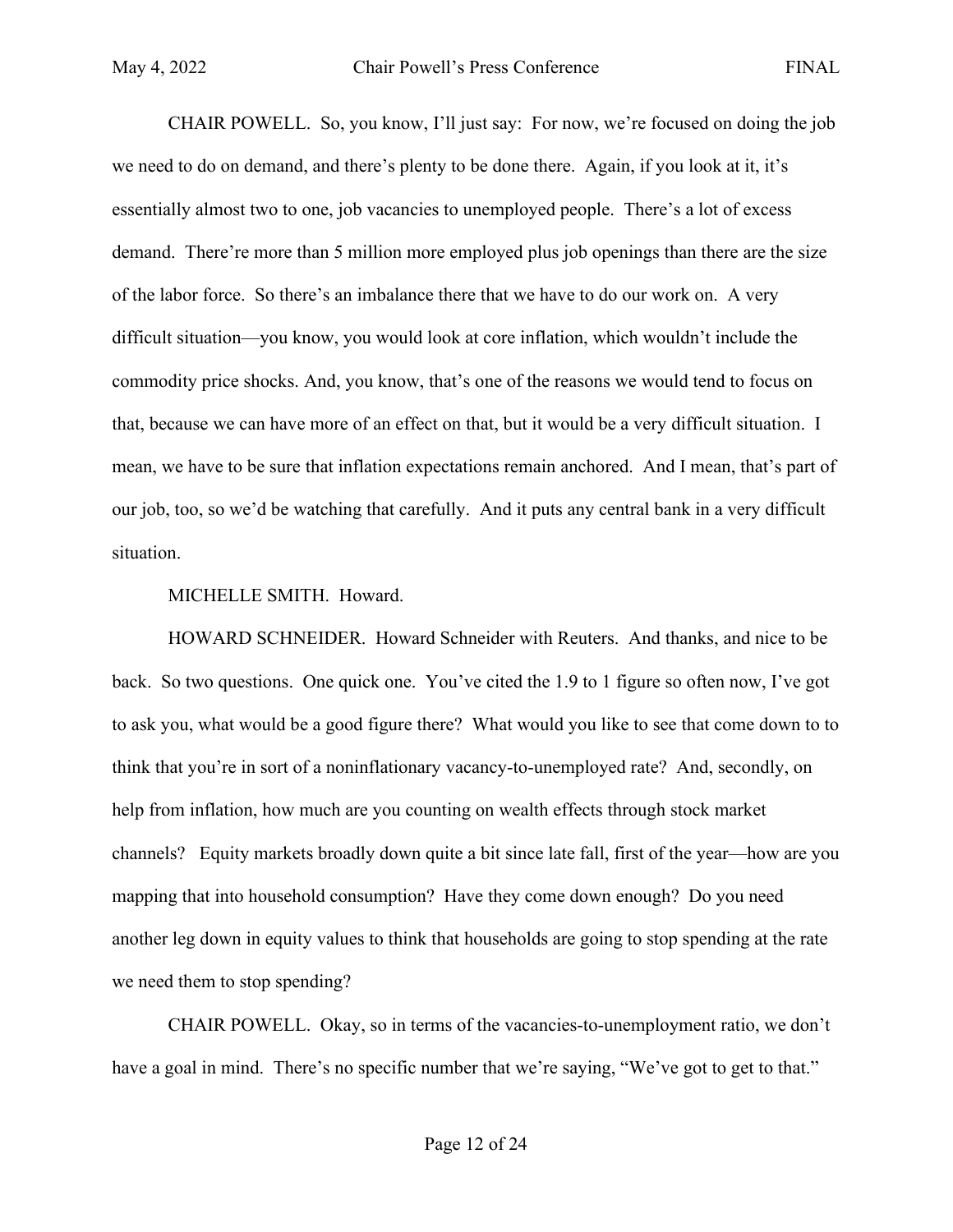It's really, you've got to get to a place where the labor market appears to be more in balance. And that depends not only on the level of those things—it also, it depends on how well the matching functions in the labor markets are working. Because, you know, the longer these expansions go on, you can get very efficient with all of that, and the Beveridge curve shifts out. And that also tends to, you know, to help. So there isn't a specific number. I will say we were you know, I think, I think when we got to one-to-one in the, you know, in the late teens, we thought that was a pretty good number. But, again, we're not shooting for any particular number. What we'd like to see is progress, but we're not really looking at that. That's an intermediate variable. We're looking at wages, and we're looking at, ultimately, inflation. So, you know, there are a bunch of channels through which policy works. You can think of it as, you know, interest-sensitive spending, and then you can think of another big one as asset values broadly. And, you know, there're big models with, you know, a lot of different channels that are related to that. You know, we don't focus on any one market—the equity market or the housing market—we focus on financial conditions broadly. So we wouldn't be targeting any one market, as you suggest, for going up or down or taking a view on whether it's at a good level or a bad level. We just would be looking at very broad measures of financial conditions—all the different financial conditions indexes, for example, which include equity. But they also include debt and other, many other things—credit spreads, things like that—too.

## MICHELLE SMITH. Rachel.

RACHEL SIEGEL. Hi, Chair Powell. Rachel Siegel here from the *Washington Post.* To follow up from your message from the very beginning, what is your message to the American people about when they will start to feel the effects of, say, a 50-basis-point rate hike or multiple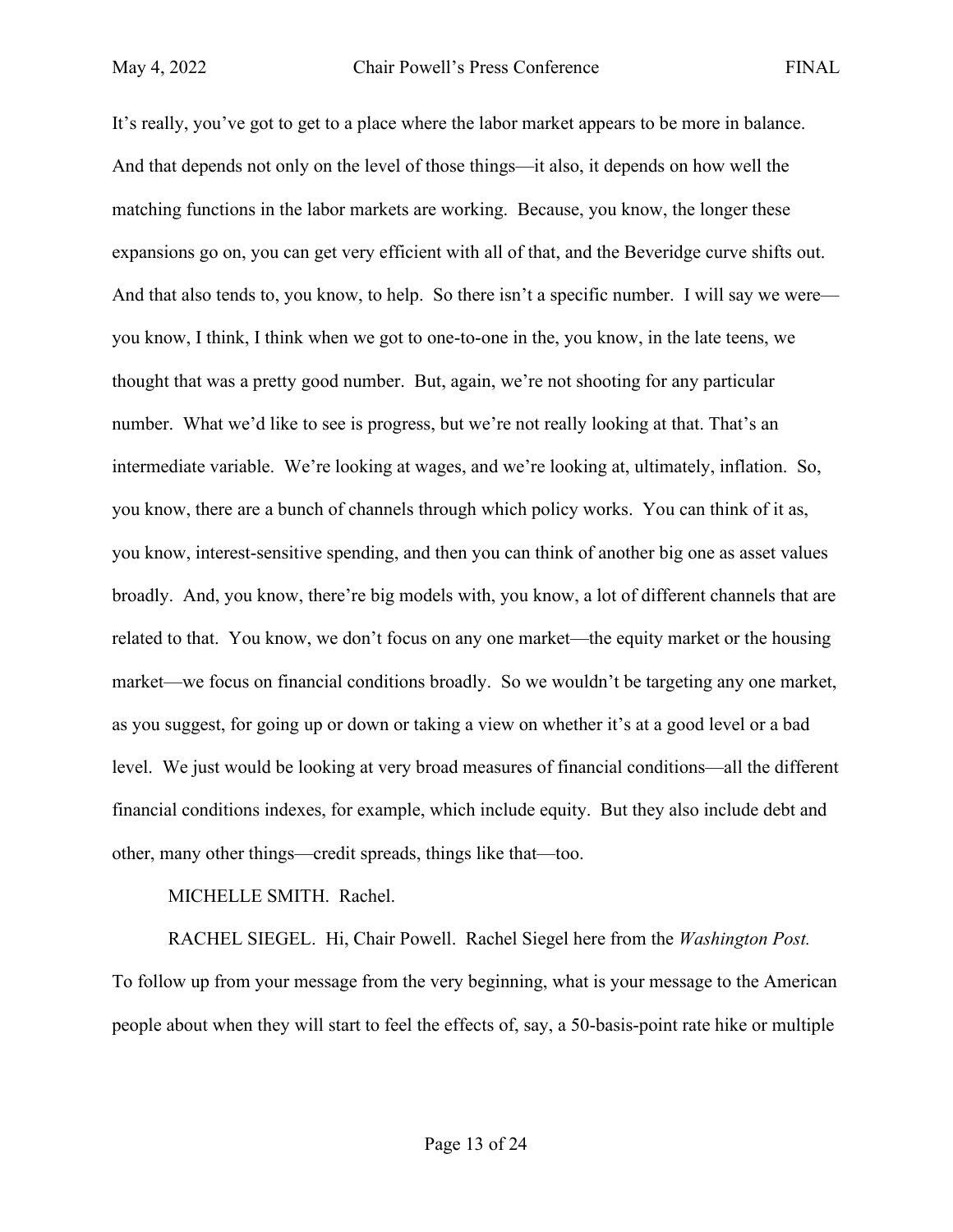hikes? How do you explain to them what that does to their grocery bill or their rent or their gas bill? Thank you.

CHAIR POWELL. So, first, the first thing to say is that we understand. And some of us are old enough to have lived through high inflation, and many aren't. But it's very unpleasant. It's just something people don't—when they experience it for the first time, you're paying more for the same thing. If you're a normal economic person, then you probably don't have that much extra to spend. And it's immediately hitting your spending on groceries, on, you know, on gasoline, on energy, and things like that. So we understand the pain involved. So how do you get out of that? And it's our job to make sure that inflation of that unpleasant, high nature doesn't get entrenched in the economy. That's what we're here for, one of the main things we're here for—perhaps the most fundamental thing we're here for. And the way we do that is, we try to get supply and demand back in sync with each other, back in balance, so that the economy is under less stress and inflation will go down. Now, the process of getting there involves higher rates—so higher mortgage rates, higher borrowing rates, and things like that. So it's not going to be pleasant either. But in the end, everyone is better off. Everyone— particularly people on fixed incomes and at the lower part of the income distribution are better off with stable prices. And so we need to do everything we can to restore stable prices. We'll do it as quickly and effectively as we can. We think we have a good chance to do it without a significant increase in unemployment or, you know, a really sharp slowdown. But, ultimately, we think about the medium and longer term, and everyone will be better off if we can get this job done—the sooner, the better.

MICHELLE SMITH. Thank you. Edward.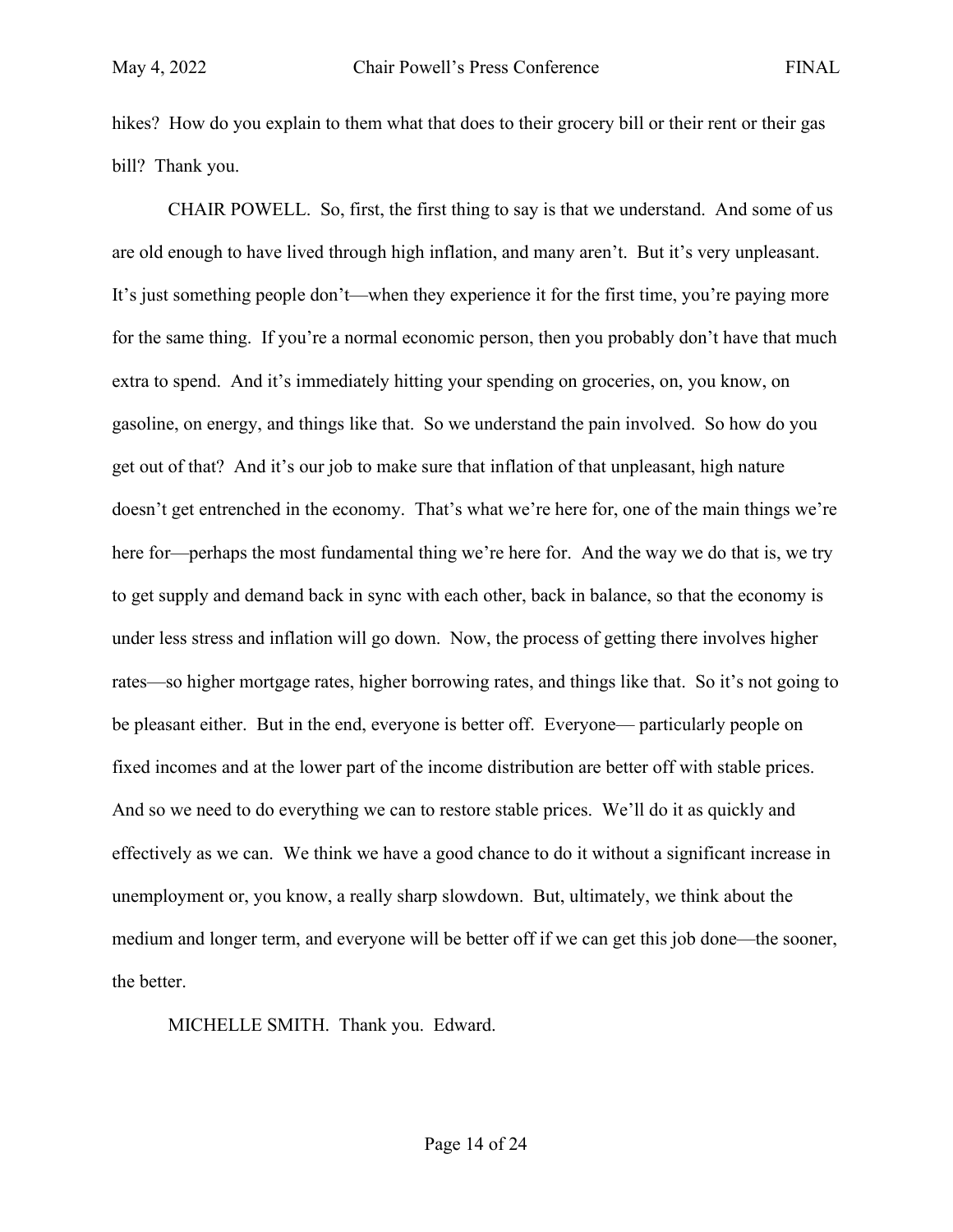EDWARD LAWRENCE. Thank you, Chair Powell. Edward Lawrence with the Fox Business Network. So you've talked in the past about consumer spending and how that drives the economy. Are you concerned, with this high level of inflation, that the consumer will stop spending—and what's the level of your concern—pushing us into a recession?

CHAIR POWELL. So the economy is doing fairly well. We expect growth to be solid this year. And we see, you know, household spending and business investment as fairly strong and even in the first quarter, which was relatively slow on some other fronts. So, and the labor market—if you look at the labor market, for people who are out of work and looking, there are lots of job opportunities for—wages are moving up and at rates that haven't been seen in quite a long time. So it's a good time to be a worker looking to, you know, either change jobs or get a wage increase in your current job. So it's a strong economy, and nothing about it suggests that it's close to, or vulnerable to, a recession. Now, of course, given events around the world and fading fiscal policy effects and higher rates, you could see some slower economic activity. Certainly, it will not be—last year was an extraordinarily strong growth year as we recovered from the pandemic. As I mentioned, growth [was] over 5 percent. But most forecasters have growth this year at, you know, at a solid pace above 2 percent.

EDWARD LAWRENCE. But we've talked with economists who have advised Democrats and Republican Presidents who both said that the Fed is so far behind the curve on inflation that a recession is inevitable.

CHAIR POWELL. So, and as I said, I think we have a good chance to restore price stability without a recession—without, you know, a severe downturn; without materially high, higher unemployment. And I mentioned the reasons for that. So I see a strong economy now. I see a very strong labor market, for example. Businesses can't find the people to hire—they can't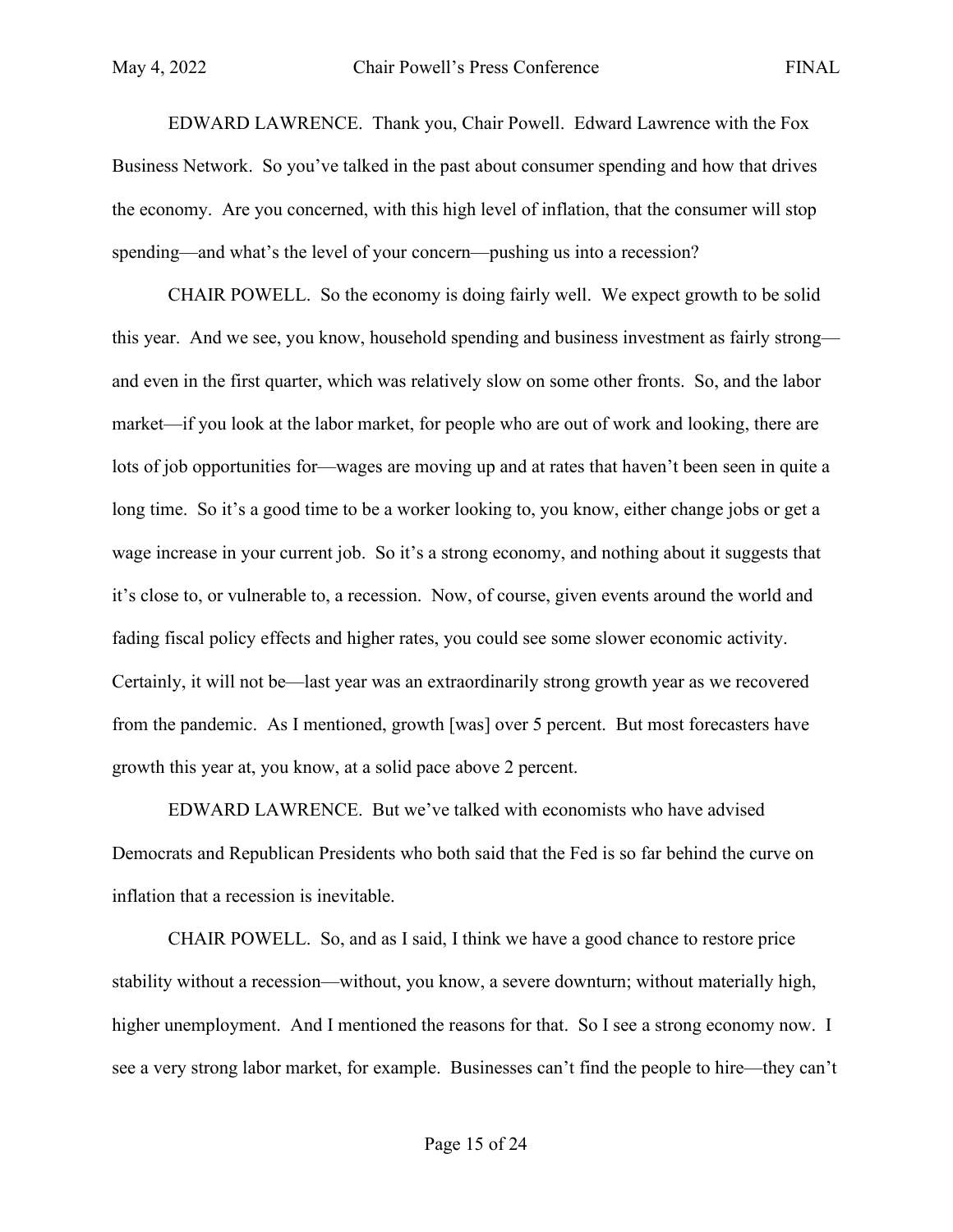find them. So, typically, in a recession, you would have unemployment. Now you have surplus demand. So there should be room, in principle, to reduce that surplus demand without putting people out of work. The issue will come that we don't have precision surgical tools. We have, essentially, interest rates, the balance sheet, and forward guidance, and they're famously blunt tools. They're not capable of surgical precision. So I would agree. No one thinks this will be easy, no one thinks it's straightforward, but there is certainly a plausible path to this, and I do think we've got a good chance to do that. And, you know, our job is not to rate the chances—it is to try to achieve it. So that's what we're doing. There are a range of opinions, though, and that's only appropriate.

MICHELLE SMITH. Steve Dorsey.

STEVE DORSEY. Thanks. Steve Dorsey, CBS. You mentioned earlier, just now, fading fiscal policy. Do you feel that the Fed has been supported enough from policies at the White House and in Congress in combating inflation?

CHAIR POWELL. You know, it's really the Fed that has responsibility for price stability. And we take whatever arrives at the Fed in terms of fiscal activity, we take it as a given, and we don't evaluate it—it's not our job, really. We don't have an oversight function there. And we look at it as our job, given all the factors that are happening, to try to sustain maximum employment and price stability. So if Congress or the Administration has ways to help with inflation, I would encourage that, but I'm not going to get into making recommendations or anything like that. It's not, it's really not our role—we need to stay in our lane and do our job. When we get inflation back under control, then maybe I can, you know, give other people advice [laughter]. Right now, we need to focus on, just focus on doing our job. And I'll stick to that. Stick in our lane.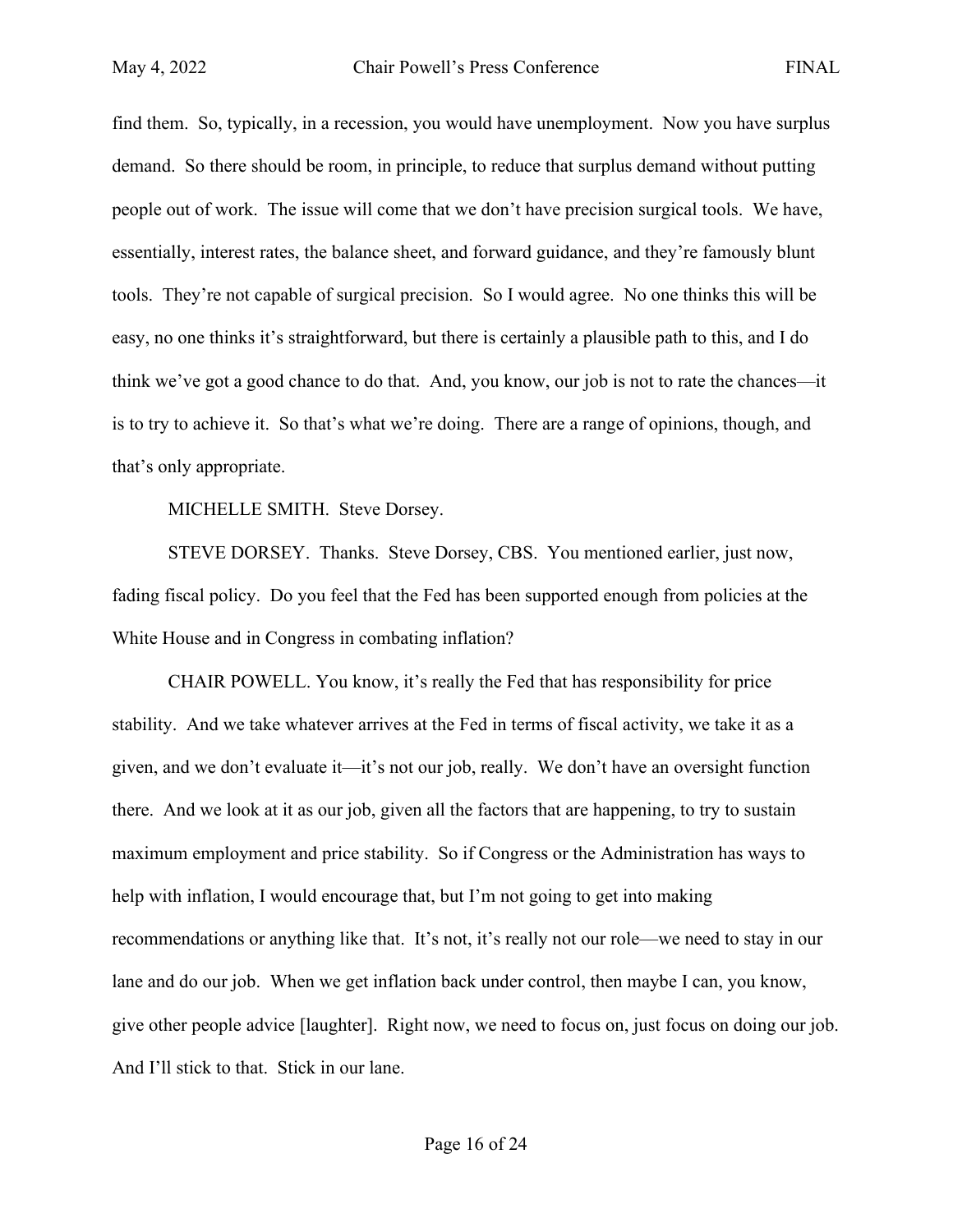MICHELLE SMITH. Steve Matthews.

STEVE MATTHEWS. Steve Matthews with Bloomberg News. A number of your colleagues have said that the rates will need to go above neutral into a restrictive territory to bring down inflation. One, do you agree with that? And, two, you've recently spoken in great praise of Paul Volcker, who had the courage to bring inflation down with recessions in the 1980s. And while it's certainly not your desire—the soft landing is the big hope of everyone would this FOMC have the courage to endure recessions to bring inflation down if that were the only way necessary?

CHAIR POWELL. So I think it's certainly possible that we'll need to move policy to levels that we see as restrictive as opposed to just neutral. We can't know that today. That decision is not in front of us today. If we do conclude that we need to do that, then we won't hesitate to do it. I'll say again, there's no bright line, you know, that you're stepping over. You're really looking at what our policy stance is and what the market is forecasting for it. You're looking at financial conditions and how that's affecting the economy and making a judgment. You know, we won't be arguing about whose model of the neutral rate is better than the other one. It's much more about a practical application of our policy tools. And we're absolutely prepared to do that. It—wouldn't hesitate if that's what it takes.

So I am, of course—who isn't an admirer of Paul Volcker? I shouldn't be singled out in this respect. But I knew him just a little bit and have tremendous admiration for him. And I— But I would phrase it this way: He had the courage to do what he thought was the right thing. That's what it was. It wasn't a particular thing. It was that he always did—he always did—what he thought was the right thing. If you read his last autobiography, that really comes through. So that's [what] the test is. It isn't, will we do one particular thing?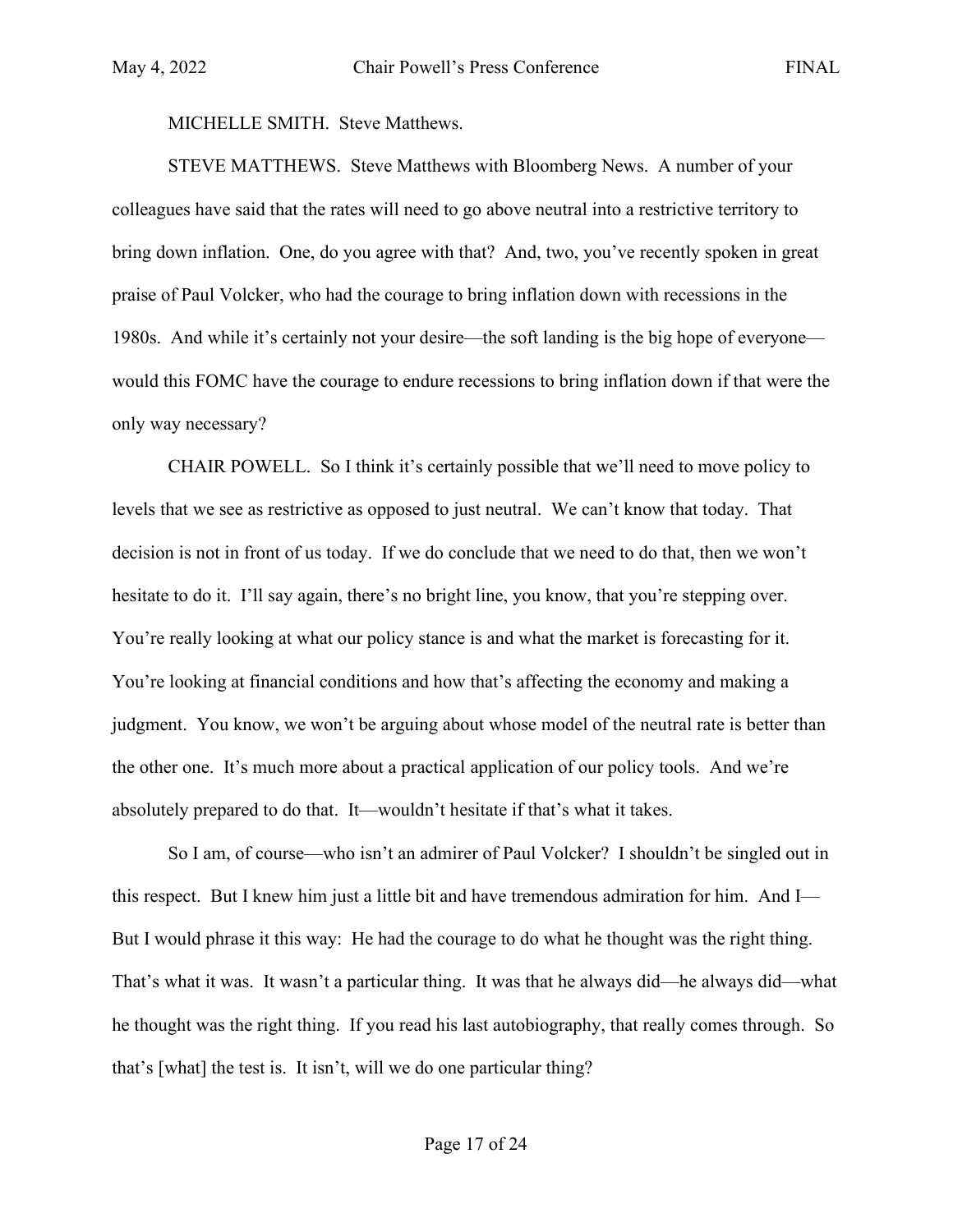I would say, we do see, though—we see restoring price stability as absolutely essential for the country in coming years. Without price stability, the economy doesn't work for anybody, really. And so it's really essential, particularly for the labor market. If you think about it, like if you look at the last cycle, we had a very, very—longest expansion cycle in our recorded history. In the last two, three years, you had the benefits of this tight labor market going to people in the lower quartiles. And it was, you know, racial, wealth, and income—not wealth, but income gaps were coming down, wage gaps. So it's a really great thing. We'd all love to get back to that place. But to get back to anything like that place, you need price stability. So, basically, we've been hit by historically large inflationary shocks since the pandemic. This isn't anything like regular business. This is, we have a pandemic, we have the highest unemployment, you know, in—since the Depression. Then we have this outsized response from fiscal policy and monetary policy. Then we have inflation. Then we have a war in Ukraine, which is cutting the commodity, you know, patch in half. And now we have these shutdowns in China. So it's been a series of inflationary shocks that are really different from anything people have seen in 40 years. So we have to look through that and look at the economy that's coming out the other side. And we need to somehow find price stability out of this. And it's obviously going to be very challenging, I think, because you do have, you know, numerous supply shocks, which are famously difficult to deal with. So I guess that's how I think about it.

#### MICHELLE SMITH. Chris Rugaber.

CHRISTOPHER RUGABER. Thank you. Chris Rugaber, Associated Press. Earlier, you just said that if necessary—I think were the words—that you would, or if it, if it turned out to be necessary, or you said that it's possible that we'll need to move policy to restrictive levels. Given where inflation is and the hot economy is—or, certainly, the hot labor market, as you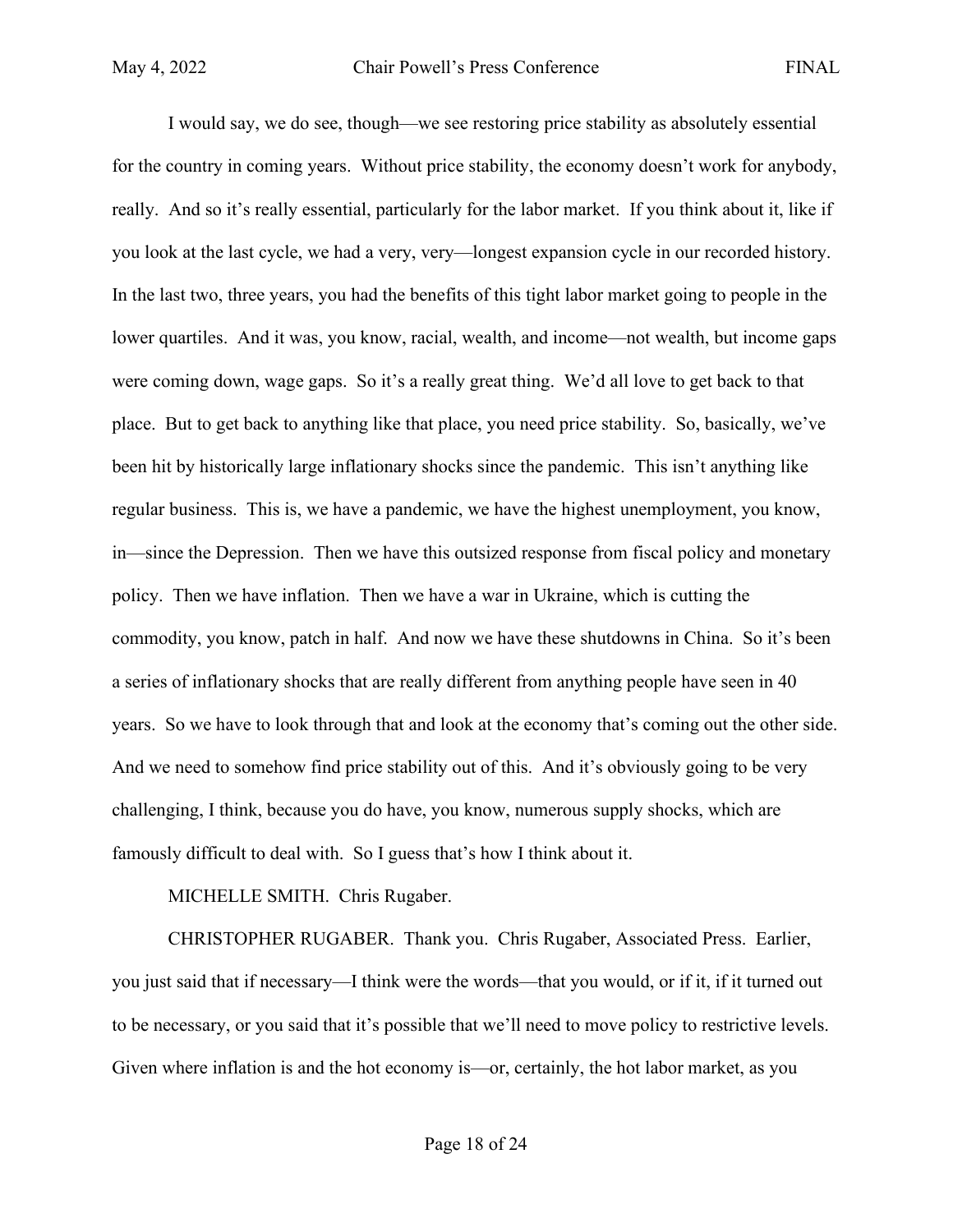described it—why still the hesitation? I mean, what else do you need to see in order to determine that? Wouldn't the Fed naturally be looking to go to a restrictive level at this point? Thank you.

CHAIR POWELL. So I didn't—if I said "necessary," I meant to say "appropriate." We're not going to be erecting a high barrier for this. It's more, if we think it's appropriate. You know, the point is, we're a very long way from neutral now. We're moving there expeditiously, and we'll continue to do so. And we can't make that decision, really, today. The decision for about how high to go will be on the table to be made when we reach neutral. And, you know, I expect we'll get there expeditiously, as I've mentioned. So it's not that we don't want to—making that decision today wouldn't really mean anything. But I'll say again, if we do believe that it's appropriate to go to those levels, we won't hesitate.

MICHELLE SMITH. Michael McKee.

MICHAEL MCKEE. Mike McKee from Bloomberg Television and Radio. The balance sheet—why did you decide to wait until June 1st to begin letting securities roll off and not immediately start in the middle of this month, say? And do you have another, a newer or a better, estimate for the monetary policy impact of letting the balance sheet decline? And then, finally, I'm just curious why you felt the need to address the American people at the top of your remarks? Are you concerned about Fed credibility with the American people?

CHAIR POWELL. So, why June 1? It was just, pick a date, you know, and that happened to be the date that we picked. It was—nothing magic about it. You know, it's not going to have any macroeconomic significance over time. We just picked that. Sometimes we publish these calendars on the first day of the month, and that's what we're doing. I wouldn't read anything into it. In terms of the effect, I mean, I would just stress how uncertain the effect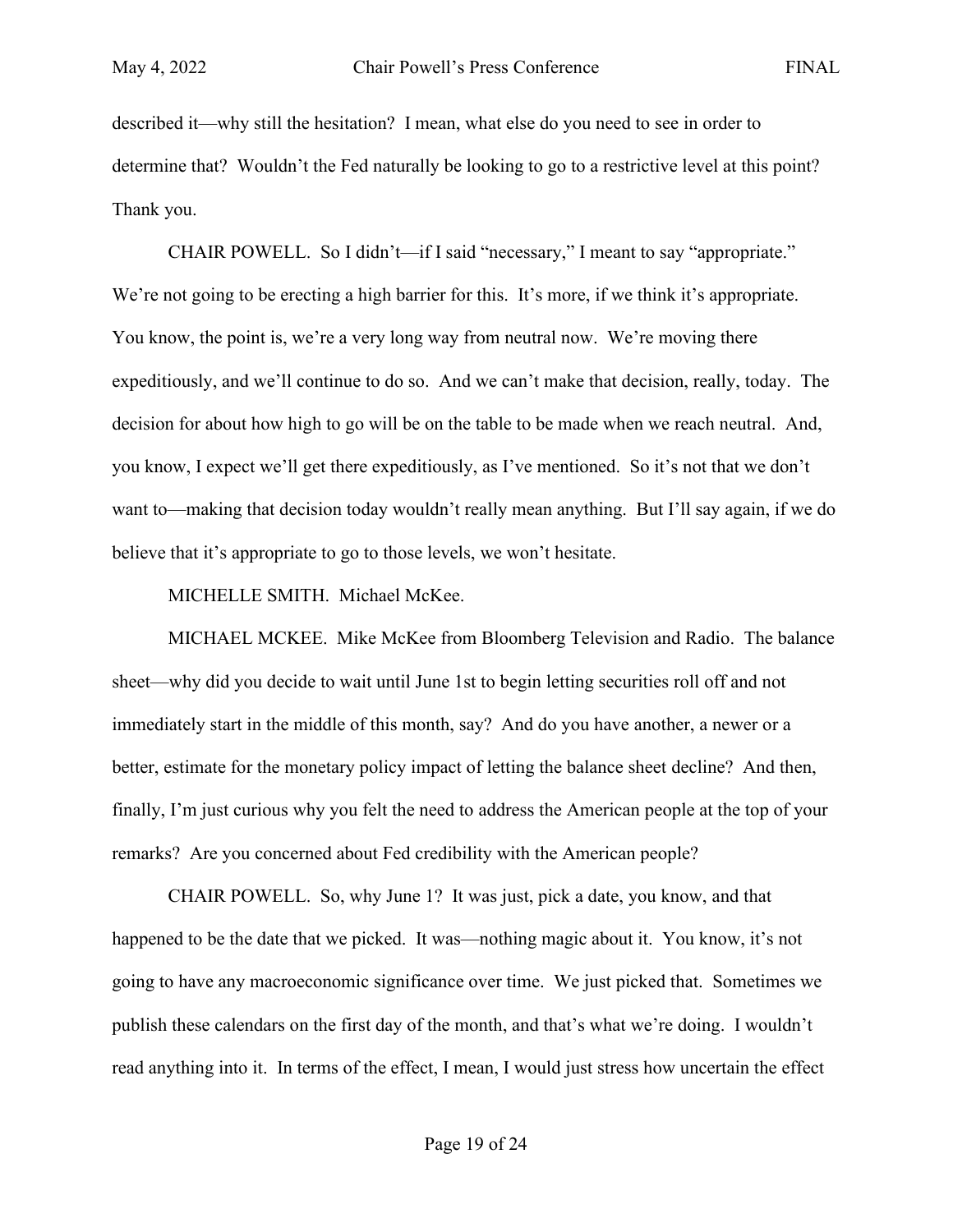is of shrinking the balance sheet. You know, we run these models—and everyone does in this field—and make estimates of what will be, how do you measure, you know, a certain quantum of balance sheet shrinkage compared to quantitative easing? And, you know, these are very uncertain. I really can't be any clearer. There won't be any clearer [estimates]. You know, people estimate that, broadly, on the path we're on—and this will be taken, probably, too seriously—but sort of ¼ percent, one rate increase over the course of a year at this pace. But I would just say, with very wide uncertainty bands—very wide. We don't really know. There are other estimates that are much smaller than that, by the way. And some of you may read about that. That's kind of a mainstream estimate. We know that it is part of returning to more normal, more neutral financial conditions. And, you know, our strategy is to set up a plan and have it operate and really have, you know, have the interest rate be the active tool of monetary policy. In terms of speaking to the American people, so I feel like sometimes I just want to remind us, really, that that's who we work for, and that it's inflation that people are feeling all over the country. And it's very important that they know that we know how painful it is and that we are working hard on fixing it. I thought it was quite important to do that. And so that was really the thinking behind that.

MICHAEL MCKEE. Do you think the Fed has a credibility problem?

CHAIR POWELL. No, I don't. And a good example of why would be—in the fourth quarter of last year, as we started talking about tapering sooner and then raising rates this year, you saw financial markets reacting, you know, very appropriately. Not to bless any particular day's measure, but the way financial markets, the forward rate curve has tightened in response to our guidance and our actions really amplifies our policy. It's—monetary policy is working through expectations now, to a very large extent. We've only done two rate increases. But if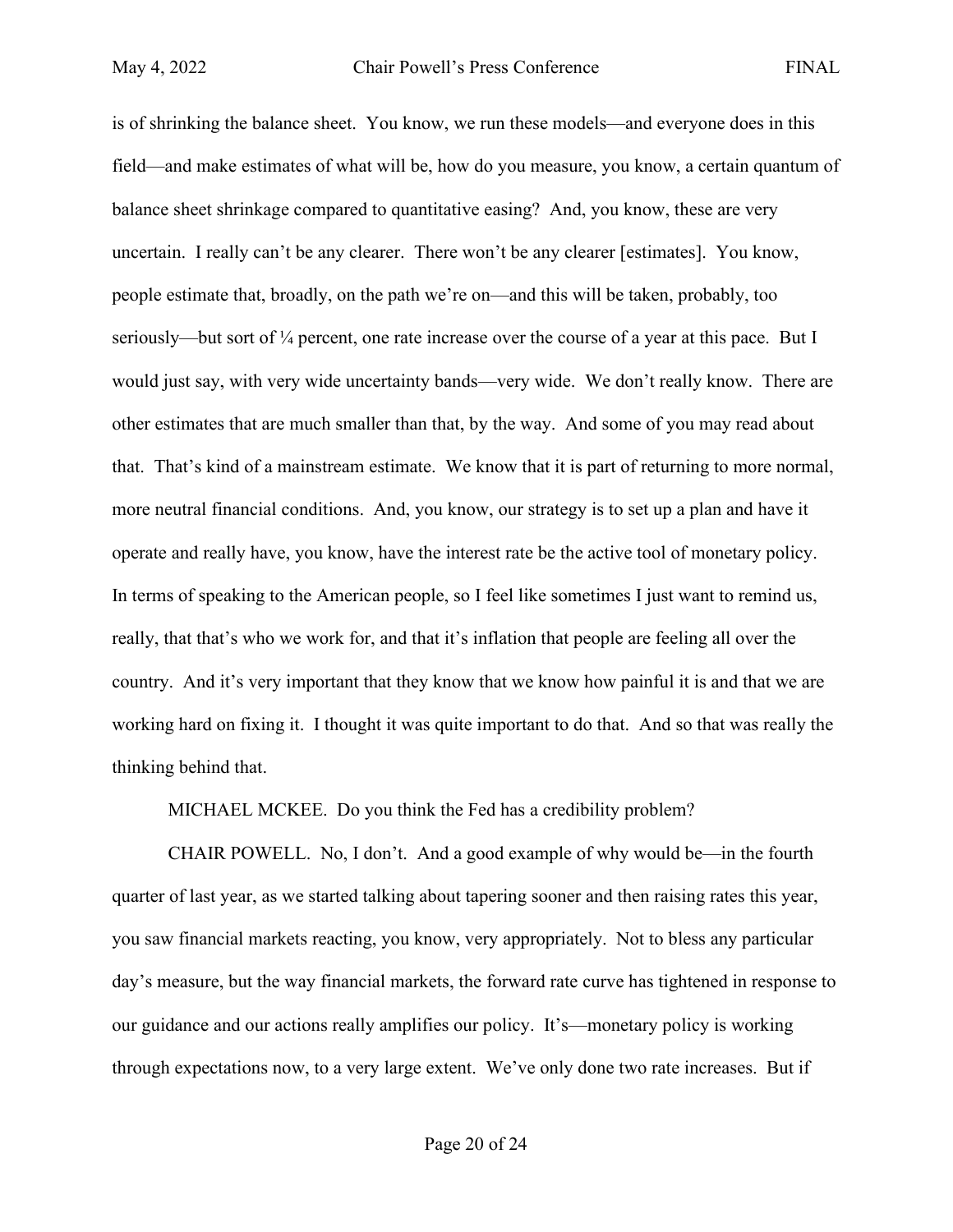you look at financial conditions, the two-year [rate] is at 280 [basis points] now. In September, I think it was at 20 basis points.

And that's all through the economy. People are feeling those higher rates already. And so that shows that the markets think that our forward guidance is credible. And I think we want to keep it that way.

MICHELLE SMITH. Scott Horsley. [No response] Okay. Brian Cheung.

BRIAN CHEUNG. Hi there. Brian Cheung with Yahoo Finance. To expand on Steve's question about Paul Volcker, there was also a great pain that came with that as well—higher interest rates, obviously affecting households and businesses. I'm wondering how you kind of square what might be demand disruption. Are you already seeing that? Is the idea here to incentivize a lack of spending, to decrease consumption, to perhaps table business investments? Is that essentially what's happening through this hiking cycle? Thanks.

CHAIR POWELL. Well, so, as I mentioned, you can see places where the demand is substantially in excess of supply. And what you're seeing as a result of that is prices going up and at unsustainable levels, levels that are not consistent with 2 percent inflation. And so what our tools do is that as we raise interest rates, demand moderates: it moves down. Interest rates, you know—businesses will invest a little bit less, consumers will spend a little bit less. That's how it works. But, ultimately, getting those, getting supply and demand back, you know, back in balance, is what gives us 2 percent inflation, which is what gives the economy a footing where people can lead successful economic lives and not worry about inflation. I mean, so, yes, there may be some pain associated with getting back to that. But, you know, the big pain over time is in not dealing with inflation and allowing it to become entrenched.

MICHELLE SMITH. Greg Robb.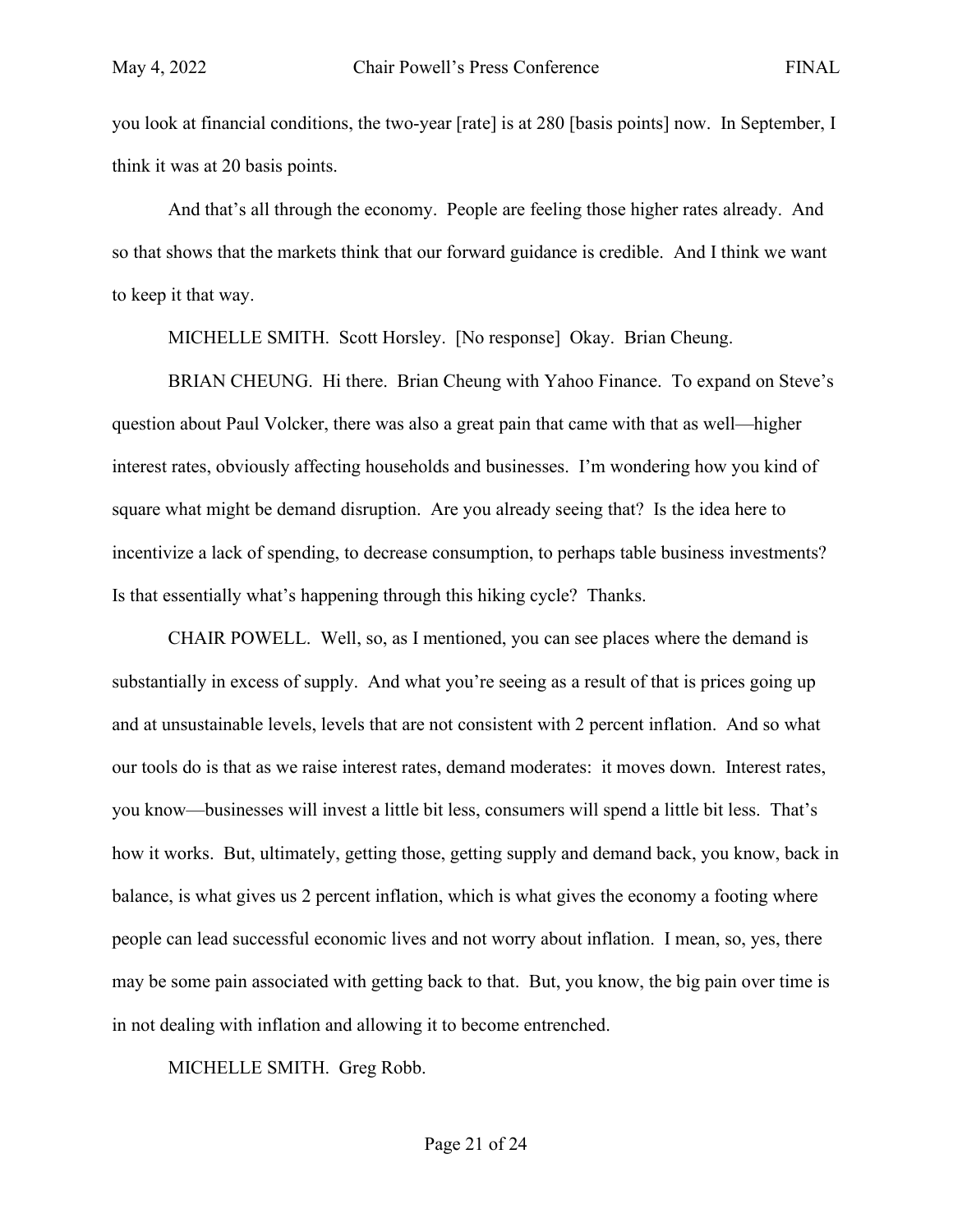GREG ROBB. Thank you. Thank you, Chair Powell. Greg Robb from MarketWatch. I was wondering if you could take a step back and talk about, in March the dot plot had, you know, looked like steady quarter-point rate hikes, get the funds rate up to 2 percent at the end of the year. Now—where it seems like you're much more aggressive. So could you talk about the thinking that's behind that? Thank you.

CHAIR POWELL. So, look, I think what you've seen is—really, I would say, in the middle of last fall—there was a time when our policy stance was still pretty much in sync with what the data were saying. If you remember, there were a couple of weak jobs reports. And inflation—month by month, inflation had come down till September, a few months in a row, stayed low. And then around the end of October, we got three or four really strong readings that just said, no, this is a much stronger economy. And by the way—then, with the restatement of the jobs numbers, it looked like the job market was much more even and stronger in the second half of the year. But that hadn't happened yet. Anyway, we got an ECI reading—employment compensation, [employment cost] index reading—the Friday before the November meeting. Then we got a really strong jobs report. Then we got a really high CPI report. And so I think it became clear to the Committee that we needed to adjust and adapt. And we have. Ever since then, really ever since then, we've been adapting. We, you know—the Committee moved by the time of the December meeting to a median [in participants' 2022 projections] of three rate increases, then to a median of seven increases at the March meeting. And that process is going on. And it's clearly continuing. And that's why I say—and I actually mentioned this at the March meeting—that no one should look at any single SEP as sort of a real resting place for 90 days, because we're in a fast-evolving situation. And that's what's happened. You can see unanimous vote today, of course. And I told you the guidance—that broad support on the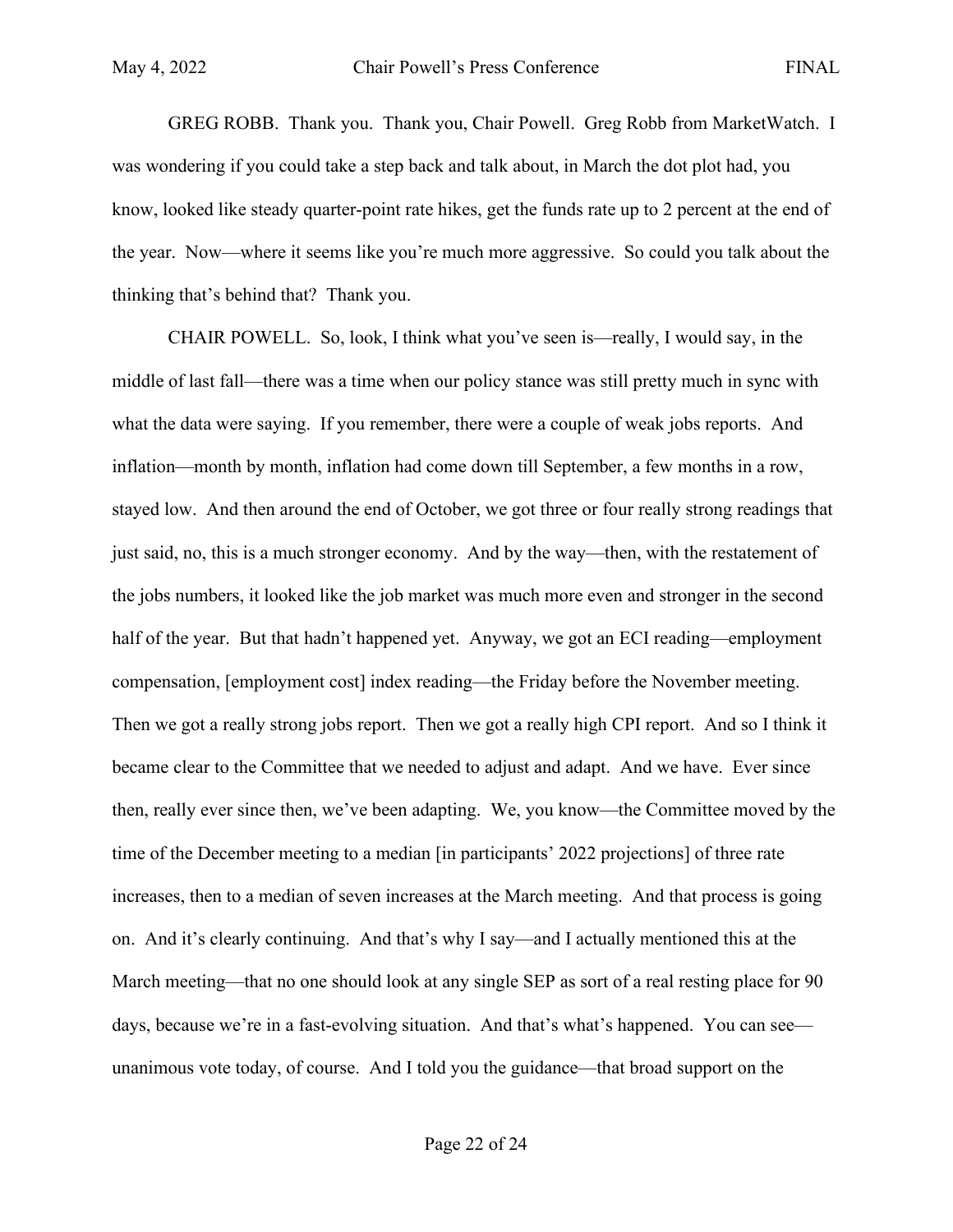Committee to have 50-basis-point hikes on the table at the next couple of meetings. So you're right. And by the way, other forecasters have been doing the same thing. And it's just us adapting to the data and to the situation and using our tools to deal with it.

MICHELLE SMITH. Thanks. We'll go to Nancy for the last question.

NANCY MARSHALL-GENZER. Hi. Nancy Marshall-Genzer with Marketplace. Chair Powell, I want to ask how you're able to balance your dual mandate—stable prices and maximum employment—especially when the unemployment rate for Black workers is still roughly double, roughly twice the rate for white workers.

CHAIR POWELL. So unemployment rates for all racial groups have come down a lot and are now much closer to where they were before the pandemic hit. So that's one thing I would say. And that's important. But the bigger point is this: I do not, at this time, see the two sides of the mandate as in tension. I don't, because you can see that the labor market is out of balance. You can see that there's a labor shortage. There aren't enough people to fill these job openings. And companies can't hire, and wages are moving up at levels that would not, over time, be consistent with 2 percent inflation over time. And, of course, everyone loves to see wages go up. And it's a great thing, but you want them to go up at a sustainable level, because these wages are, to some extent, being eaten up by inflation. So, what that really means is, to get the kind of labor market we really want to get, we really want to have a labor market that serves all Americans, especially the people in the lower-income part of the distribution, especially them. To do that, you've got to have price stability. And we've got to get back to price stability so that we can have a labor market where people's wages aren't being eaten up by inflation and where we can have a long expansion, too. That's—the good things you can have, as we have. We've had—several of the longest expansions in U.S. history have been in the last 40 years, and that's